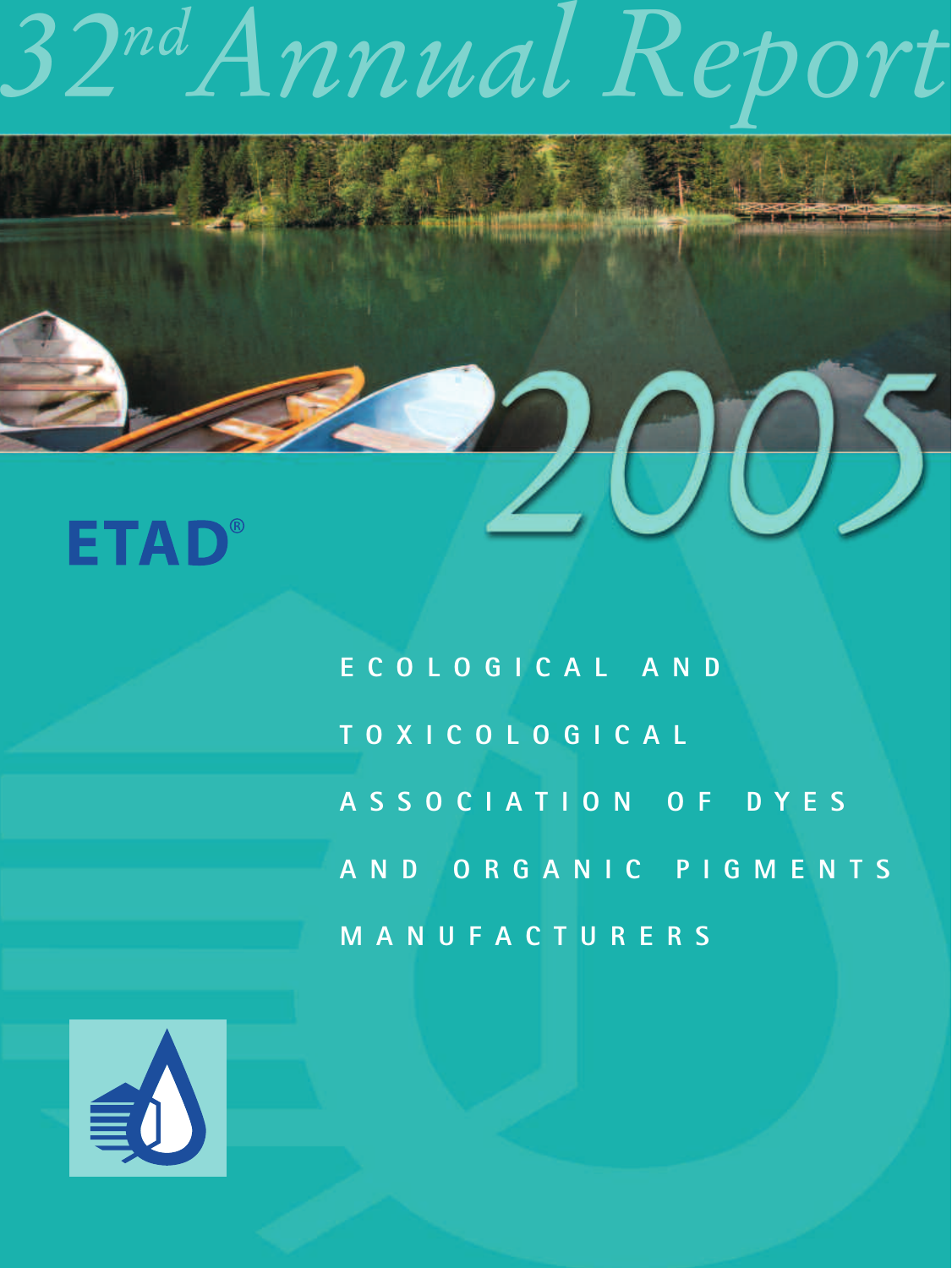### *Mission Statement*

### **THE PURPOSES OF THE ASSOCIATION ARE THE FOLLOWING**

*To coordinate and unify the efforts of manufacturers of synthetic organic colorants to minimize possible impacts of these products on health and the environment*

★★★

*To achieve these ends by the most economic means without reducing the level of protection of health and the environment*

★★★

*To encourage harmonization of health and environmental regulations in key geographical areas*

*To represent the positions and interests of the manufacturers of organic colorants towards authorities, public institutions and media*

★★★

*To promote responsible environmental and health risk management during manufacture, transport, use and disposal*

★★★

*To enhance the recognition of the commitment of ETAD members to responsible behaviour with respect to health and the environment*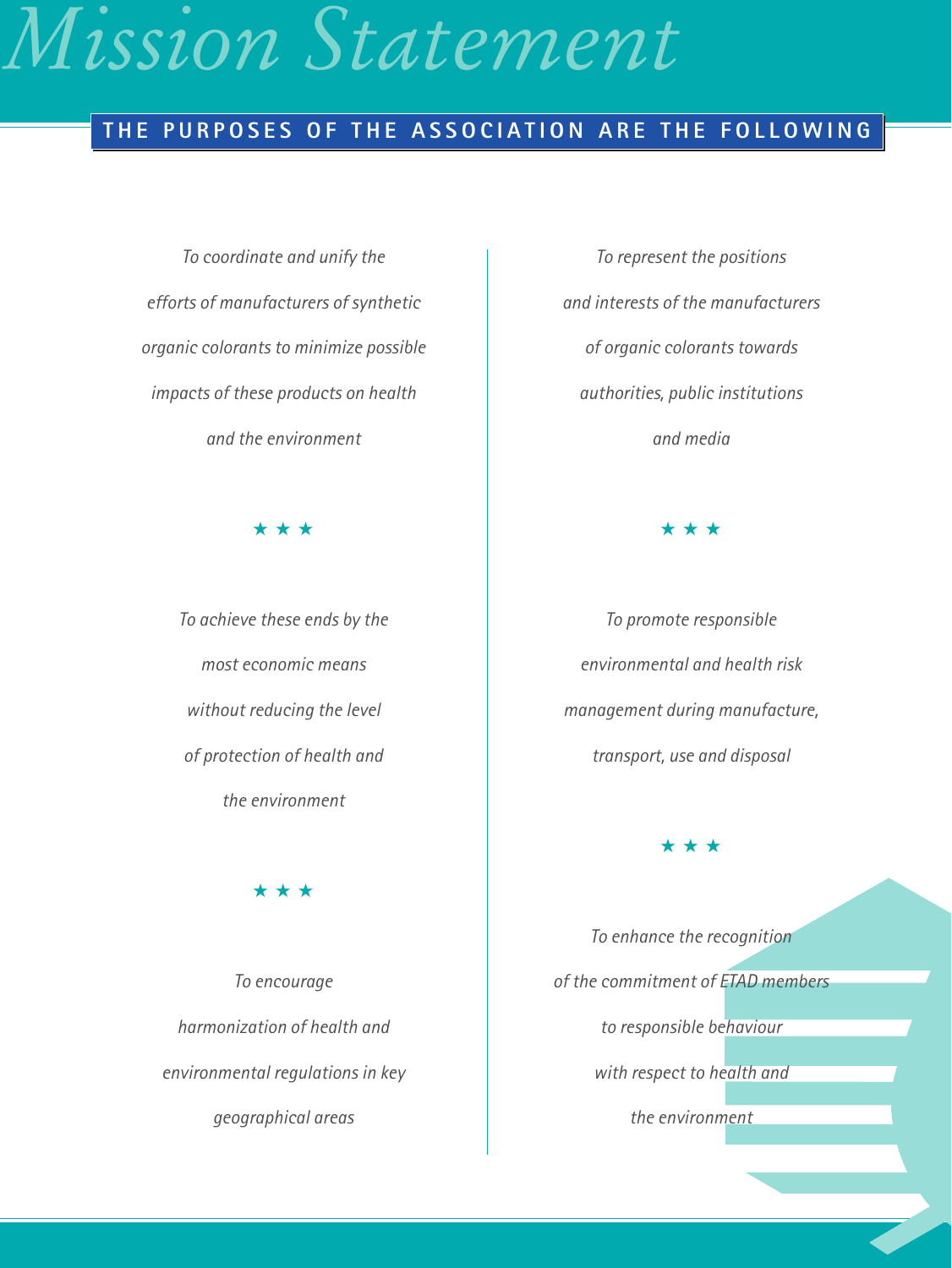### *Contents*

| <b>Mission Statement</b>     | $\overline{2}$ |
|------------------------------|----------------|
| Contents                     | 3              |
|                              |                |
| <b>Introduction</b>          |                |
| ETAD Member Companies        | 4              |
| From the President 2004/2005 | 5              |

### **Annual Report 2005**

| Preface                     | 6  |
|-----------------------------|----|
| Facts & Figures             |    |
| General Assembly            | 8  |
| <b>Operating Committees</b> | 9  |
| Activities & Information    | 17 |

### **General Information**

| Organization and Members    | 18 |
|-----------------------------|----|
| Code of Ethics              | 21 |
| Benefits of ETAD Membership | 23 |
| <b>Offices</b>              | 24 |

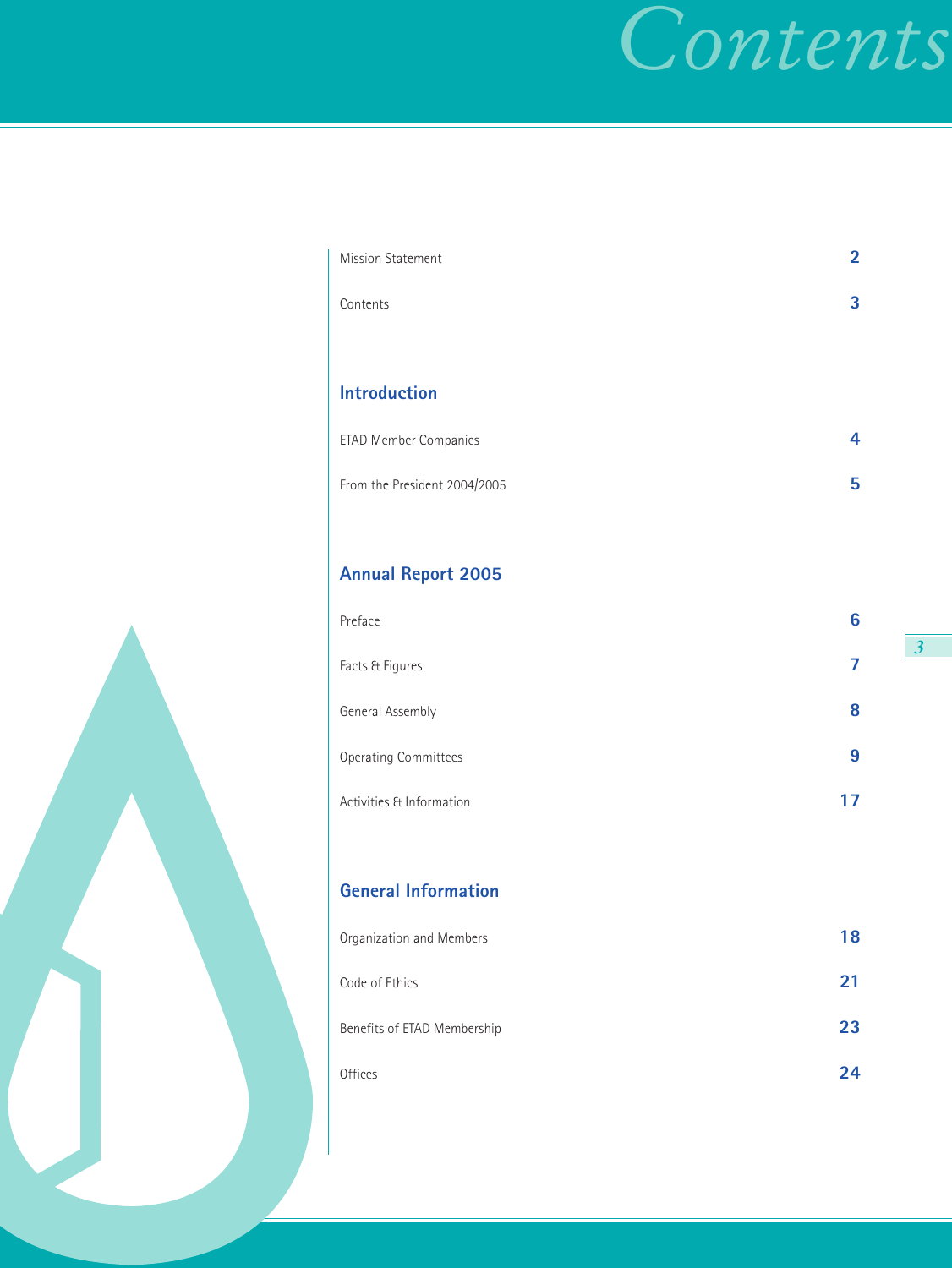### *Introduction*

### **ETAD MEMBER COMPANIES**

**ALBION COLOURS LTD.** England

**ALIACHEM A.S.** Czech Republic

**ATUL LIMITED** India

**BASF AG** Germany

**BEZEMA AG** Switzerland

**CAPPELLE PIGMENTS N.V.** Belgium

**CAREY INDUSTRIES, INC.\*** USA

**CIBA SPECIALTY CHEMICALS CORP.\*** USA

**CIBA SPECIALTY CHEMICALS INC.** Switzerland

**CLARIANT PRODUCTS (SWITZERLAND) LTD.** Switzerland

**CLARIANT CORP.\*** USA

**DAINICHISEIKA COLOR & CHEMICALS MFG. CO., LTD.** Japan

**DAINIPPON INK & CHEMICALS INC.** Japan

**DYSTAR L.P.\*** USA

**DYSTAR TEXTILFARBEN GMBH & CO. DEUTSCHLAND KG** Germany

**EC PIGMENTS** England

**EVERLIGHT CHEM. INDUSTRIAL CORP.** Taiwan, R.O.C.

**EVERLIGHT U.S.A., INC.\*** USA

**FRANCOLOR PIGMENTS SA** France

**FUJIFILM IMAGING COLORANTS LTD.\*\*** England

**HEUBACH GMBH** Germany

**HODOGAYA CHEMICAL CO. LTD.** Japan

**KYUNG-IN SYNTHETIC CORP.** Korea

**LANXESS CORP.\*** USA

**M. DOHMEN GMBH** Germany

**MITSUBISHI CHEMICAL CORP.** Japan

**NIPPON KAYAKU CO., LTD.** Japan

**OH YOUNG IND. CO. LTD.** Korea

**ORIENTAL GIANT DYES & CHEMICAL IND. CORP.** Taiwan, R.O.C.

**RIFA INDUSTRIAL CO., LTD.** Korea

**SANYO COLOR WORKS LTD.** Japan

**SENSIENT COLORS INC.\*** USA

**SETAS¸ KIMYA SANAYI A.S.** Turkey

**STAHL INTERNATIONAL BV Netherlands** 

**SUNCHEMICAL A/S** Denmark

**T&T INDUSTRIES CORP.** Taiwan R.O.C.

**TENNANTS TEXTILE COLOURS LTD.** Northern Ireland

**TFL LEDERTECHNIK GMBH & CO. KG** Germany

**THAI AMBICA CHEMICALS CO., LTD.** Thailand

**TRI-TEX CO INC.\*** Canada

**TOYO INK MFG. CO., LTD.** Japan

\* member company of ETAD North America \*\* following acquisition of Avecia's colorants interests

Current list of members under: www.etad.com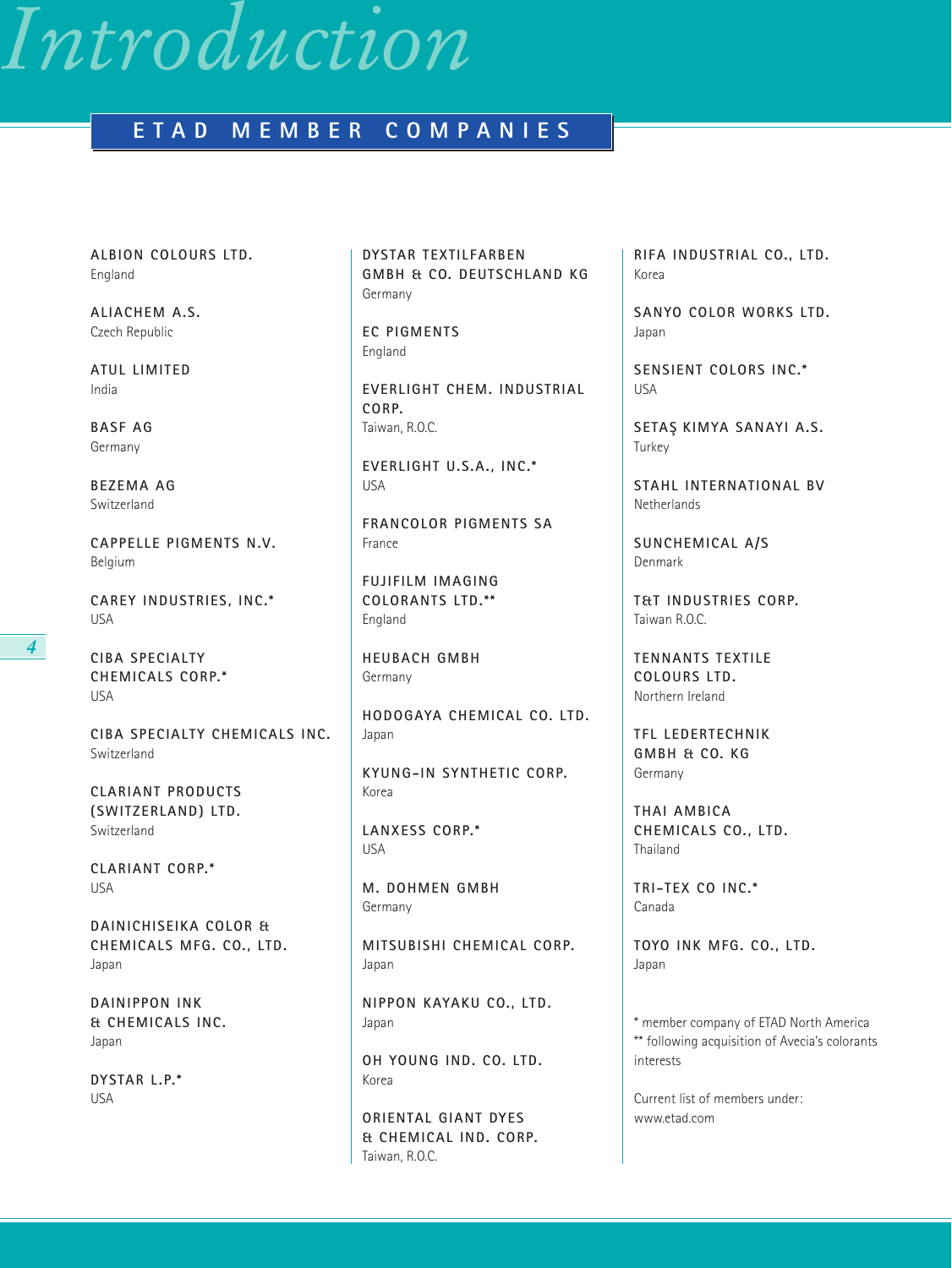

**Dr. Erwin Stark (BASF)** President of ETAD

**It was a great honour to be elected ETAD President at the General Assembly on May 20, 2005 in Istanbul. I would like to thank my predecessor, Dr. F.-M. Stöhr, for his dedicated service to ETAD during his two years as President of the Association.**

The pace of the global transformation process in the colorants industry is unprecedented.

The relocation of the textile and leather dye manufacturing industry to the Asian Pacific Rim is followed by a similar development of the traditional pigments industry.

At the same time as rearrangements of the colorants are being driven by the market forces, the development of chemical legislation picks up momentum in China and other Asian countries and additionally Europe is close to the enactment of its most impacting piece of chemical legislation over the past few years in the form of REACH

(Registration Evaluation and Authorisation of Chemicals). Associations of the colorants manufacturers as part of the specialty chemical industry face the challenge of extended testing programs of new and existing substances with its consequences on classifications, potential restrictions and rulings. The business operates in a global chain that requires constant adaptations and associations have to transform synchronously.

In each major region chemical associations have addressed and bundled the issues of the local industry. The ETAD member companies have a global business and seek close cooperation with the colorants sector groups of all regions and key countries to achieve its goal of a harmonised approach for health and environmental protection. The most recent example is the formation of an ETAD Operating Committee in China on 22 September 2005.

In order to be successful, associations have to bundle and coordinate their activities globally. ETAD has close liaisons with CPMA and SOCMA in North America, it is part of the European CEFIC cluster Eurocolour, and it will closely cooperate with CDIA in China. Strengthening cooperation of existing regional committees is in progress in

India (with ICMA), Japan (JOC) and Brazil (BROC).

ETAD has established its reputation and recognition by customers and regulators through its high quality responsible care program with specific requirements for its member companies on the implementation of the Code of Ethics.

It is remarkable that after more than thirty years since ETAD's foundation the early objectives of 1974 are still at the heart of ETAD's vision in 2005:

- The development of selective projects and the establishment of rational criteria to address issues of consumers and regulators;
- Promotion of Responsible Care by our member companies to improve the image of the industry and reduce regulatory excesses whilst maintaining high levels of safety;
- Sustain and gain further international recognition for ETAD as the advocate for the leading and responsible organic colorant manufacturers, in order to influence regulators to harmonise essential legal requirements, thus reducing the overall cost burden on the industry;

The fulfilment of this vision results in a benefit to the whole chain in the market: Members, customers, consumers, the environment and regulators.

The framework involved in maintaining and constantly improving this strategy is based on a dense network of contacts with all parties involved:

- Retailers will recommend sourcing of dyes and pigments if they get adequate assurance by compliant suppliers;
- Customers will increasingly count on cooperation and exchange of information to meet regulatory requirements (examples: azo ban, REACH);
- Regulators are receptive to constructive cooperation at technical level leading to costeffective risk-based regulations.

Please take the time to read the reports of the committee chairmen whom I thank for their dedicated work and active contribution to make ETAD successful.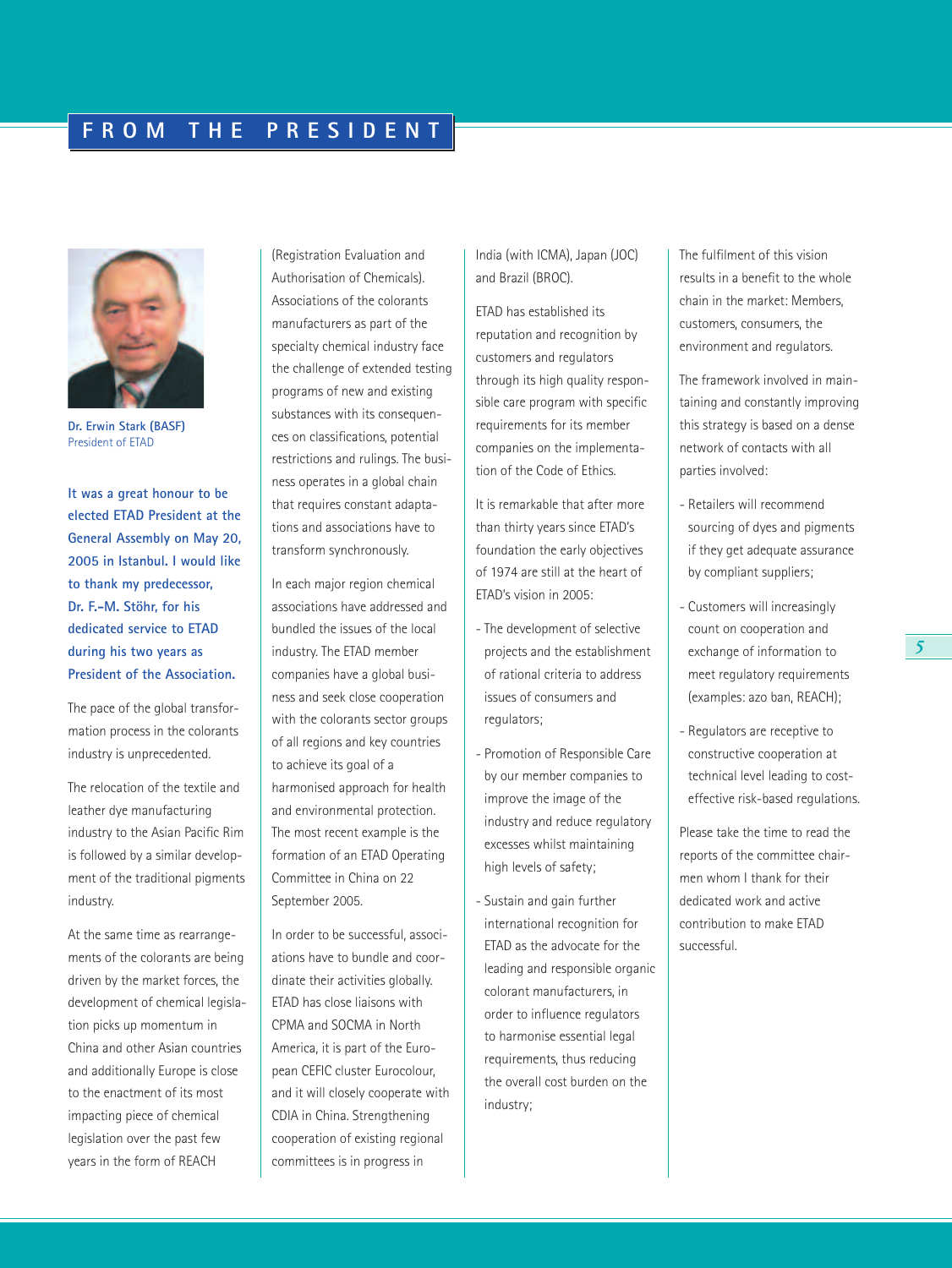### **PREFACE**

**ETAD's worldwide recognition as a leading association in terms of its high profile on health and environmental affairs for organic colorants is based on its global network of operating committees that constantly contribute their knowledge to the up-to-date technical and scientific level. The corresponding chairmen of committees and working groups together with their active experts assume an extra burden of commitment to contribute to the advancement of the association.**

Reduced income and very limited resources have led these groups to operate efficiently and in close networks to achieve ETAD's mission. The main achievements of ETAD during 2005 are reported in the following committee reports. ETAD highly appreciates these contributions from our member companies' experts as well as all others who have contributed to the success of ETAD and in return to the benefit of their own member companies. Equitable contributions from all member companies are the key to the collective success.

The shift in the manufacturing chain and the rapidly growing markets especially in China and India have been pro-actively addressed by ETAD, and resulted in the foundation of a Chinese Operating Committee which held its inauguration meeting in Zhuhai on 22 September 2005.

The constant development of ETAD's responsible care program is based on industry consensus to improve permanently the standards in the supply chain. Back-integration has transformed former customers of organic colorants into manufacturers (e.g. pigments in printing inks) and traditional manufacturers into formulators (e.g. for textile dyeing and finishing) with concomitant change in ownership. The ETAD Board has addressed these changes by adopting new by-laws so that a manufacturer is eligible to become or remain a member company if the colorants which are produced under contract by a toll-manufacturer are manufactured under control of the member company, which applies and supervises its own technology to fulfil the same standards as laid down in ETAD's Code of Ethics.

New developments and trends in the packaging industry have led to national and regional initiatives to implement or propose corresponding legislation. Like other consumer goods, packaging material circulate in a global market, and hence the generation of a different legislative framework or even national positive lists will lead to trade distortions and not serve the goal of proportionate consumer

safety. ETAD is determined to play its global role in pursuing harmonization of requirements for organic colorants.

REACH is gradually surfacing to exhibit its final dressing during 2006. Yet there appears to be little appreciation of the complexity of the chemical industry and its interdependencies, both internally and with its customer industries. Many colorants have niche applications outside the major sectors of textile, paper and leather (for dyes) and printing inks, paints and plastics (for pigments). Only exceptionally are articles likely to be restricted, but their manufacture nevertheless involves many chemical substances, usually as preparations, which will be subject to REACH. In the end what will count is the way the new regulation will be implemented.

ETAD will cooperate with the authorities, customers and other industry groups to find practical solutions for these complex issues.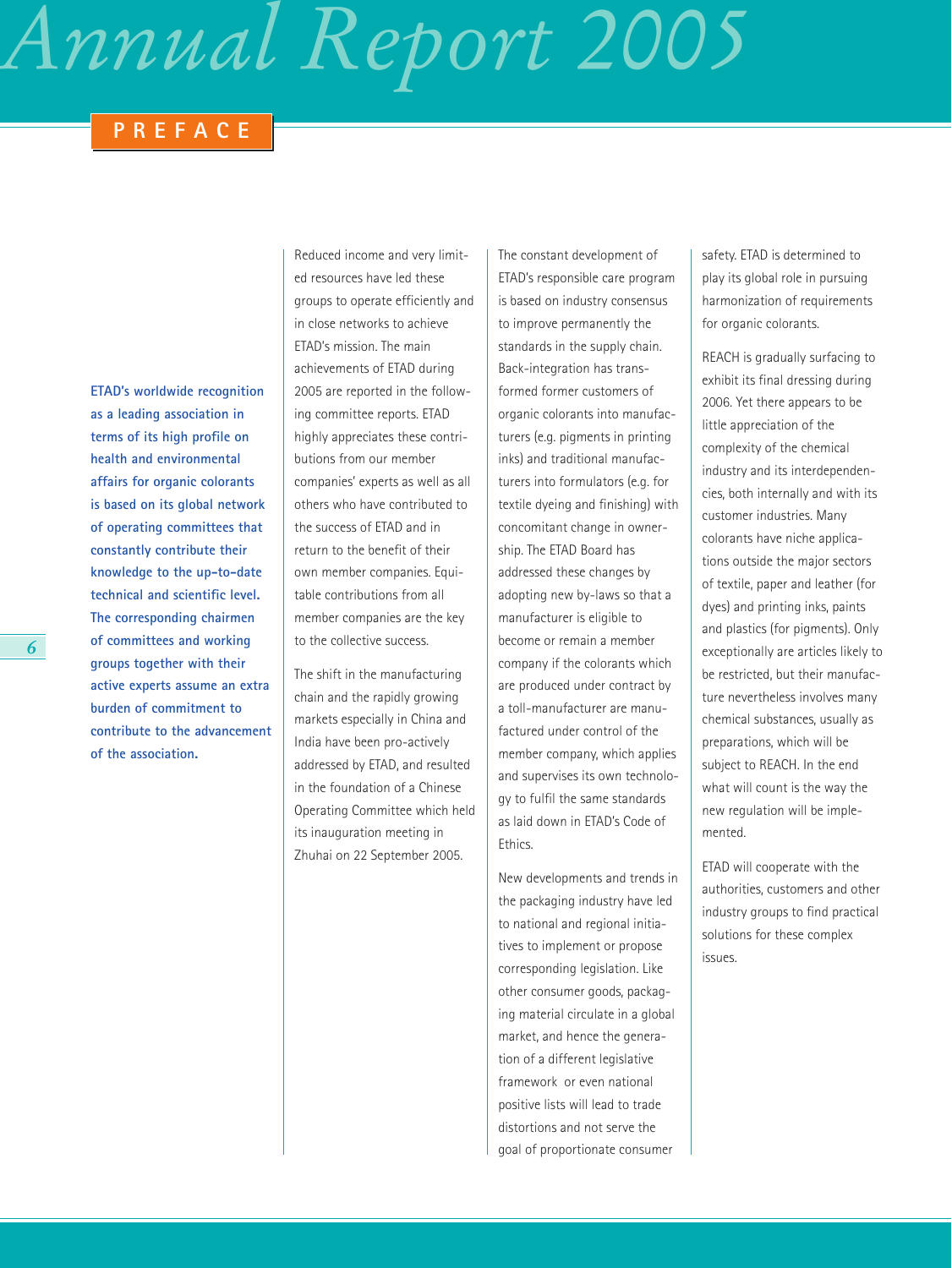### **FACTS & FIGURES**

### **Membership**

Lanxess AG and Miike Dyes Works Ltd. ceased ETAD membership due to reduced activities in their colorants business.

Rohm and Haas Company ceased membership in ETAD NA.



ETAD is a non-profit association. The operating expenses are recovered mainly by means of payments by the ETAD member companies. In 2005, total income was SFr. 0.94 million compared with total expenditure of SFr. 1.07 million, resulting in a loss of

Annual income and expenditure has been closely balanced over

**Finance**

SFr. 131'770.



**Growth and changing regional composition of the ETAD membership.**



**Summary of Income/Expenditure 1993 - 2005 (excluding ETAD North America)**

past years. However, a decreased income since 2002 due to a concomitant loss of membership has led to a decrease in reserves despite a drastic reduction of expenditure. The admission of new member candidates will help to avoid an increase of dues.

The accounts of ETAD North America are kept separately from those of the Basel office to mitigate the effects of exchange rate fluctuations on the financing of the operations in North America. During 2005, the total income was \$ 161'785 and total

expenditure \$ 208'689. The deficit of \$ 46'904 results in a closing balance of \$ 27'221. The decline in US dye sales and the resultant loss of membership income led to a reduction of administrative support in 2005.

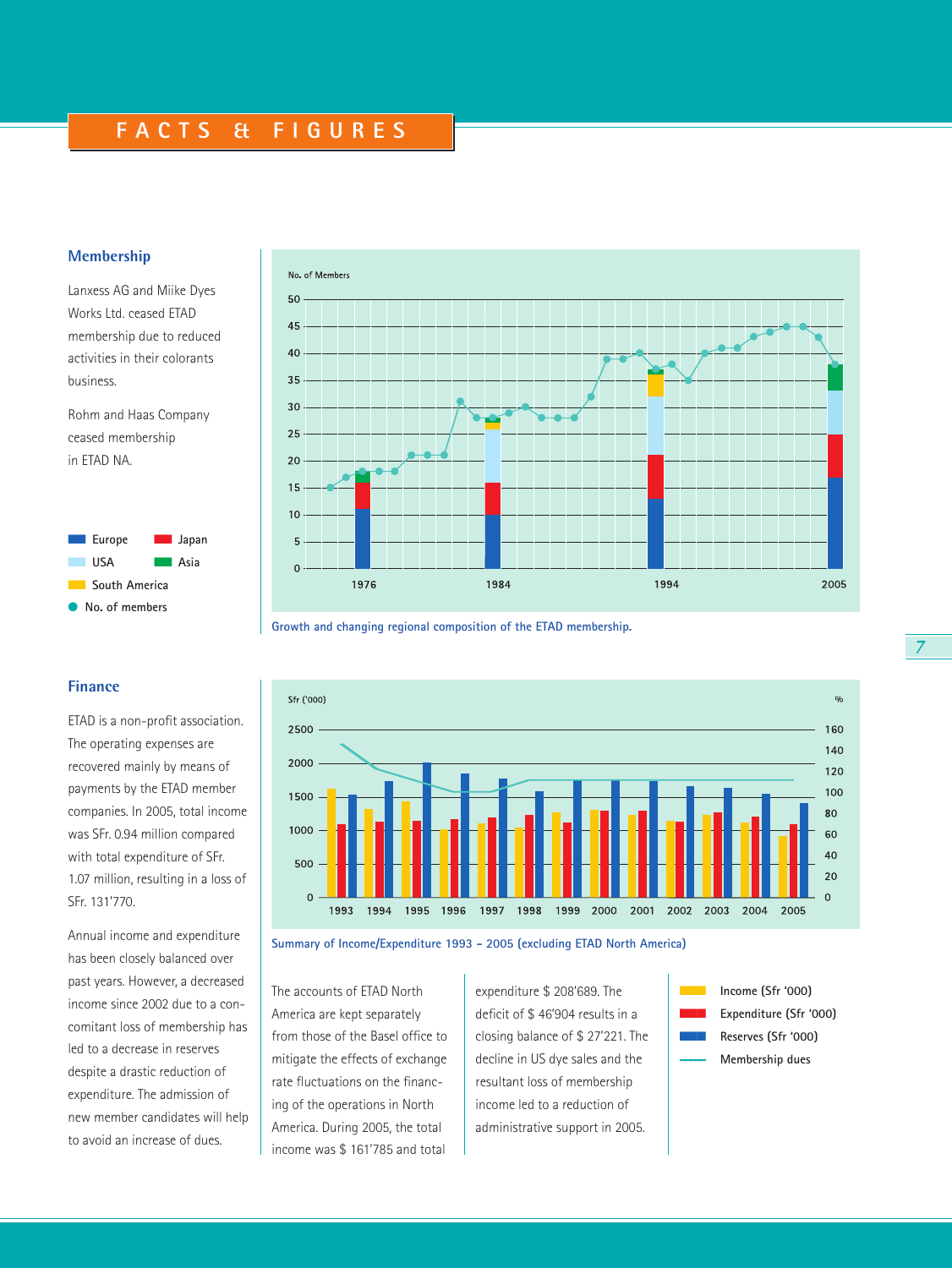### **3 1 <sup>S</sup> <sup>T</sup> GENERAL ASSEMBLY**

**The 31st Ordinary General Assembly of ETAD was held in the Hilton Hotel, Istanbul on May 20, 2005 commencing at 9.00 hr. The President, Dr. F.-M. Stöhr, opened the proceedings by welcoming the** attendees to this 31<sup>st</sup> anniver**sary meeting. Out of the current ETAD membership of 43 companies, 36 were present or represented by proxy. Of the current total vote entitlement of 100 votes, 87 votes were represented at the meeting.**

The minutes of the 30<sup>th</sup> Ordinary General Assembly 2004 and the Annual Report 2004 were approved unanimously. The General Assembly also approved unanimously the report of the Treasurer and chartered accountants (PriceWaterhouseCoopers AG) and the Budget for 2005, as presented by Dr. H. Motschi. Despite a small loss it was possible to avoid any increase in membership costs for the eighth successive year. Dr. T. Helmes presented the accounts for ETAD North America and its Budget for 2005.

The Board proposal for its composition for 2005/2006 was presented. There were no additional nominations and the Board proposal was accepted unanimously.



The President, Dr. Stöhr, thanked the Assembly and the Board for its support during his two years term as president of ETAD. On behalf of the Assembly and the Board Dr. Motschi thanked Dr. Stöhr for his excellent service during his time in office. His many valuable contributions to the discussions in the Board and Executive Committee had been greatly appreciated.

Before closing the General Assembly meeting, Dr. Stöhr handed over to Dr. Stark, the newly elected president for closing comments.

Dr. Stark highlighted three important aspects that were discussed in the preceding Board meeting:

– As a global association ETAD has to assure that it is equally active in all regions. A renewal of regional activities is especially needed in India (IOC) and Brazil (BROC);

- Industry has adjusted in constantly adapting to a rapidly changing environment with which associations have to keep pace. Dr. Stark gave a strong plea to co-ordinate activities with other associations, e.g. Eurocolour and CPMA;
- Concerning the activities in the context of REACH Dr. Stark emphasised the leading role of the chemical industry and cautioned that associations should not take the initiative.

The meeting was followed by a Seminar on Colorant Users Activities in Turkey at which the following presentations were made:

**Mr. Osman Basar (Turkish Textile)** Dyers and Finishers Association): – Textile quotas and activities with CRIET







**Mr. Hans-Günter Just** (Otto Versand, Germany):

– Ecological Standards in Turkey, Perspective of a Retailer

**Mr. Selçuk Aksoy** (President of the Turkish Plastics Industry Assoc.) & **Mr. Dog˘an Erberk:**

– Food packaging regulations in Turkey and the neighbouring countries, consumer legislation and its effect on the coloration of plastics.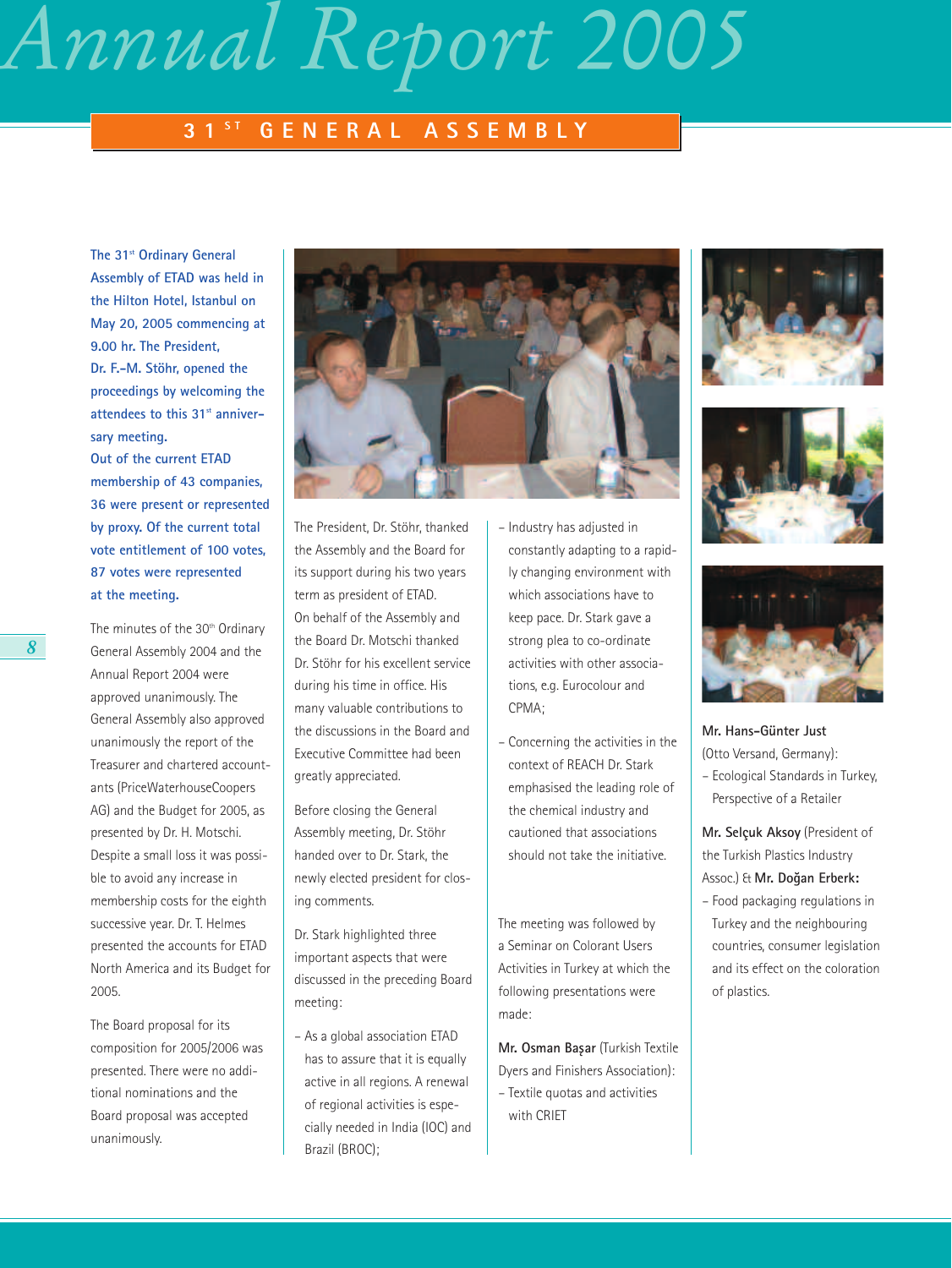**The year 2005 presented a continuation of the existing projects and issues. After three years of excellent guidance to this operating committee, Dr. Anette Weber of Dystar handed over the chairmanship after the May meeting to M. Dohmen of M. Dohmen GmbH. A second change in EOC members is the departure of Birgit Schmidt-Sonnenschein as a consequence of Lanxess terminating its ETAD membership from 2006. We are thankful for her participation and support for the EOC.**

**REACH**

criteria.

The new EU Chemicals Policy became even more imminent as a threatening burden. To get a first idea of the number of dyes that may need registration, ETAD members started to identify all common disperse dyes on the EU market by Colour Index and CAS No.. This ETAD initiative extended only to naming of dyes with interest for registration under REACH. Based on the success of this initiative on disperse dyes the class of acid dyes was also selected. In order to facilitate the grouping of dyes for registration, structural similarities, e.g. monoazo, disazo, anthraquinone were taken as

### **Inhalation sensitisation of reactive dyes**

Further extension of the project has been halted because of a lack of unequivocal negative as well as positive controls to validate the cytokine profiling method. ETAD received 8 case reports under phase II of the project until May (no further thereafter), most of them obviously due to the poor fastness properties of the dyed article. The Informationsverbund Dermatologischer Kliniken (IVDK) and the German Allergy Group (DKG) informed in August 2005 that they will request to participate in the ETAD project. The project with Maibach was agreed to be closed in spring 2006, unless new developments arise, e.g. IVDK requests further studies.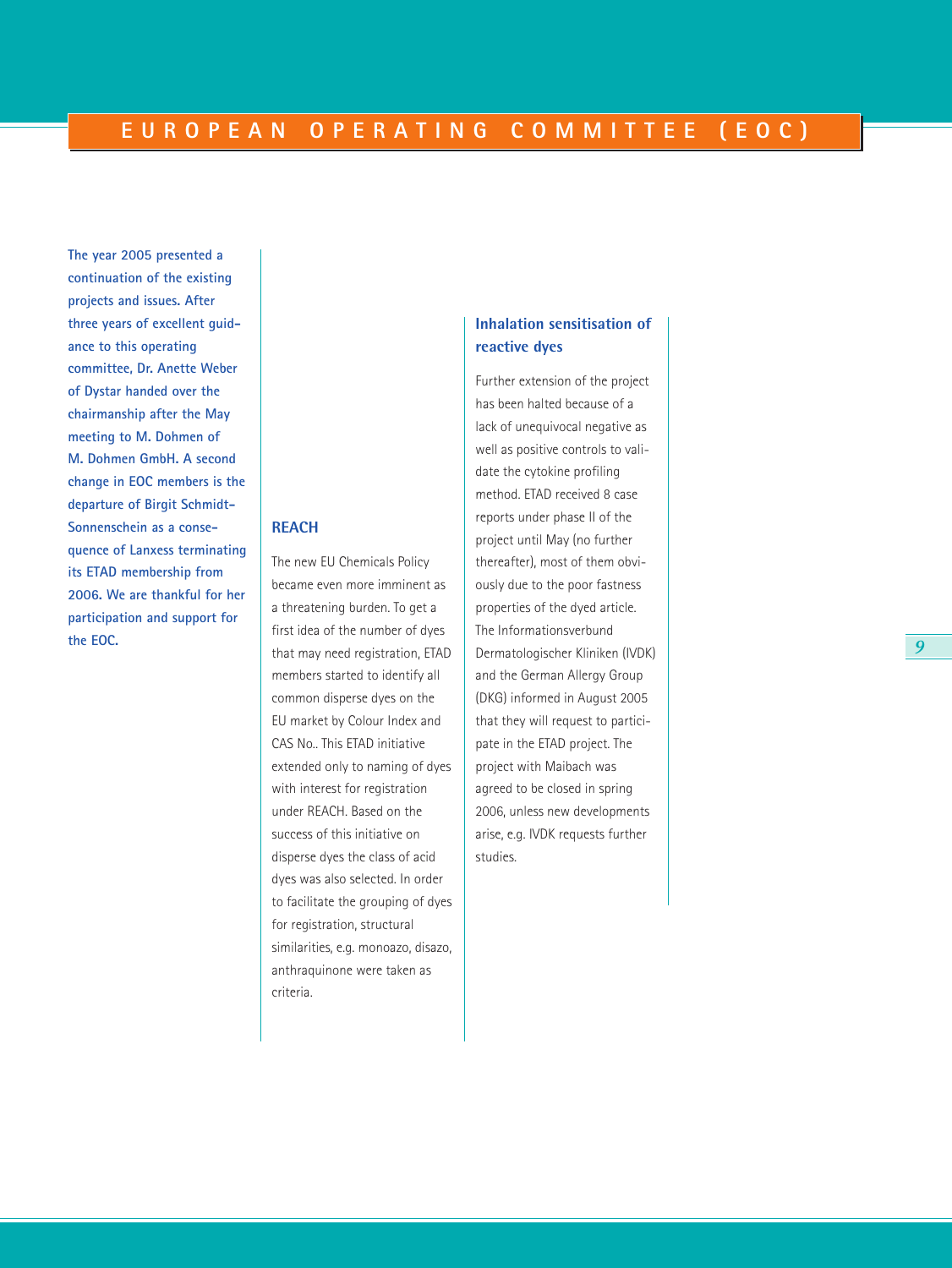### **PIGMENTS OPERATING COMMITTEE (POC)**

**The amount and diversity of legislation affecting the pigments industry continues to increase and is of constant concern to the POC members. As a committee we strive for a constructive dialogue with authorities and aim towards global harmonisation. However different countries or trade areas are at different stages in the development of their chemical legislation, authorities as well have differing priorities all of which makes harmonisation difficult.**

### **Food Contact**

These "harmonisation" problems were highlighted over the past years especially in the food contact area. In 2004 France notified its new Positive List to the EU Commission and in spite of concern being expressed by many associations it was accepted by the authorities.

In 2005 the Ministry of Health in China announced its intention to re-draft their Food Hygienic Standard. ETAD has taken the lead as regards colorants to be listed, but the total list of substances for which approval is being asked for by industry as a whole is of the order of 2000 which poses a monumental task for the Chinese authorities. We follow the development and respond to requests for information, but we have to respect that China may decide to implement a different legislation.

A constructive dialogue was held with the UK Food Standards Agency which led to a better understanding of both parties. ETAD were able to comment and input to PIRA report on the migration of pigments from plastics into food simulants.

### **PBT/vPvB**

PBT/vPvB substances remain high on the radar of the worldwide authorities. In the EU under REACH legislation products with an R53 classification could require to be authorised, while in Japan chemicals with high BCF are closely watched and if necessary withdrawn from commerce. While this law is a "Japanese Law" it has global consequences as it affects also articles which may contain a banned substance.

ETAD continues working closely with the authorities to provide robust data and methodology to determine the solubility of colorants in n-octanol and water. Indeed some of the ideas which came out of the UK/ETAD joint study, "The Atkins Report" have been developed within the ECB to establish screening criteria for the assessment of the potential for substances to bioaccumulate.

Based on this approach and with the data submitted by ETAD the diarylide pigments were delisted. (ECB meeting, Helsinki 16 – 17 June).

### **Other Activities undertaken in 2005**

**Canada:** ETAD acted as the focal point for the collection of data for submission to the CPMA for the DSL categorisation process and for the HCB regulations.

**Analytical Group:** The analytical experts group continues to work on refining the solubility method. Additionally a program of work has been started to review and as necessary update the ETAD test procedure for free amines (ETAD test method 212).

**REACH:** As a committee we have followed the development of this legislation and have started to consider its implications especially how manufacturers and importers can best work together on the submission of data.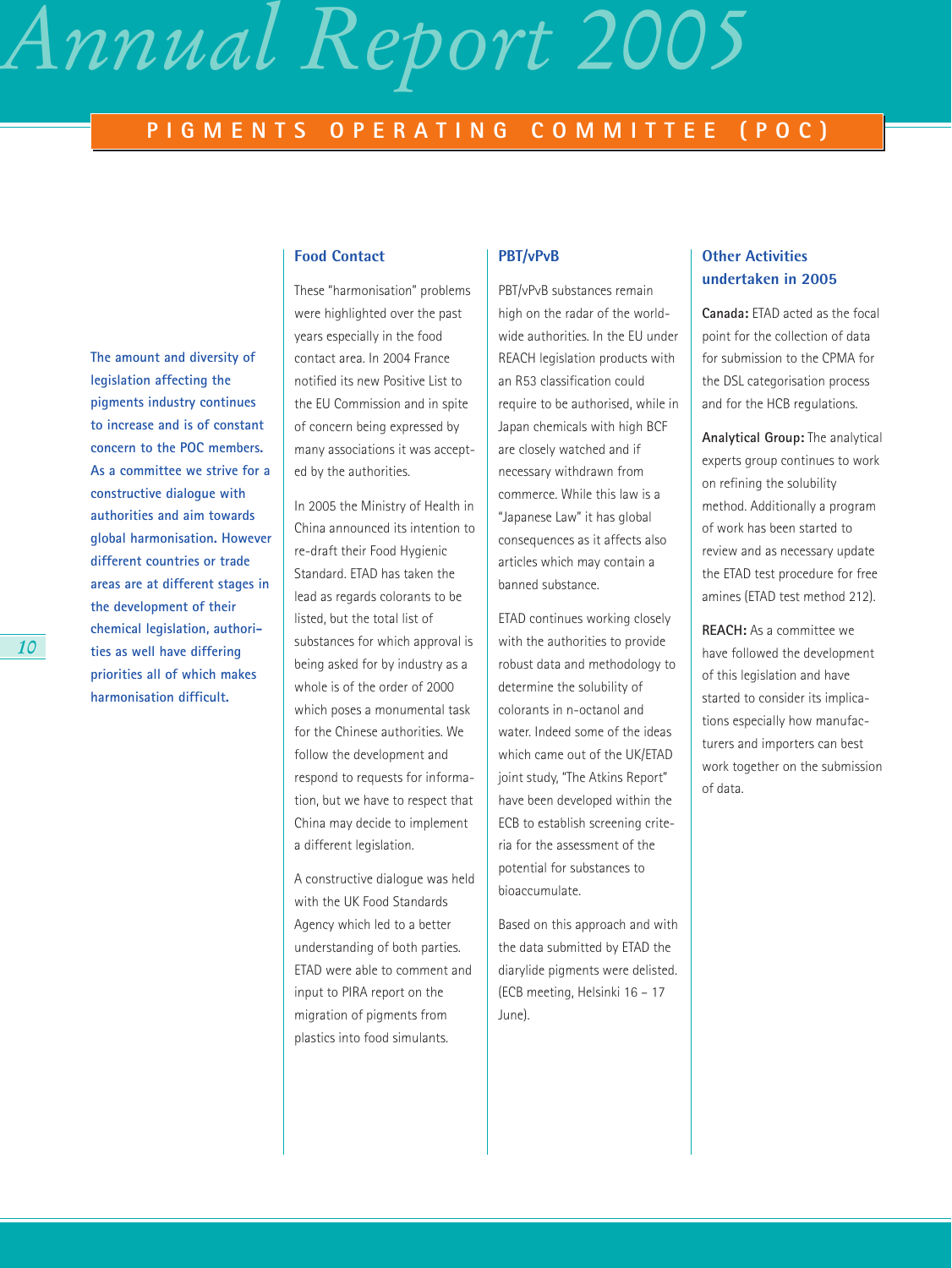**The Regulatory Affairs Committee (RAC) is composed of experts who are responsible within their companies for world-wide regulatory compliance.** 

**During 2005 nine ETAD member companies participated in the RAC committee.** 

**The role of the Regulatory Affairs Committee (RAC) continues to grow in importance and scope.**

#### **RAC's main remits are:**

- Monitoring the developments of chemical control regulations world–wide;
- Ensuring awareness among member companies of new regulatory requirements;
- Providing advice on the interpretation of the regulatory requirements;
- Assessing the potential impact for the colorants industry.

### **The 2005 highlights can be summarized as follows:**

### **European Union Chemicals Policy (REACH)**

The initial input and proposal for a data sharing project on disperse dyes has been presented to the EOC, which has agreed to commence with disperse dyes. 20 Companies were contacted and 8 provided information. The project has also been extended to acid dyes. The first step in the project started with generating substance lists, which were sorted according to structural similarities, e.g. monoazo, disazo or anthraquinone groups to identify further possibilities for groupings or cross-reading.

### **GHS** (**G**lobally **H**armonized **S**ystem)

The intended GHS implementation leaves some open questions. There is an uncertainty on the interpretation of the building block approach since presently hazard classes and hazard categories are considered as building blocks. Countries are free to choose whichever hazard blocks options they feel appropriate. The UN subcommittee of experts, that has the lead for developing the GHS document, sees clearly the need for providing guidance on the interpretation of the building block approach.

What should industry's approach be regarding uniform classification, labeling and MSDS creation?

**Country Monitoring** National changes and regulations have been closely monitored and will be placed in the ETAD e-room.

#### **Outlook**

**REACH:** With the decisions on 17.11.2005 of the European Union Parliament and the compromise agreement on 13.12.2005 in the European Union Council of Ministers the cornerstones was set for the future European chemical legislation. The adoption of the REACH regulation is expected in 2006 and will enter into force in 2007. Thus, a lengthy discussion and decision-making process will be finished. The enterprises and authorities will thereby have to accept the challenge of implementing REACH.

**GHS:** The Globally Harmonized System of Classification and Labelling of Chemicals is the culmination of more than a decade of work. It will come in force simultaneously with REACH, which will increase the workload not only of RAC but in general that of the chemical industries.

#### **Thanks**

We would like to thank Aloys Westerkamp and John Moore, both former chairmen of the RAC, for their enthusiasm and valuable contributions to the RAC and we welcome their successors Helen O'Shaughnessy and Eric Schultz.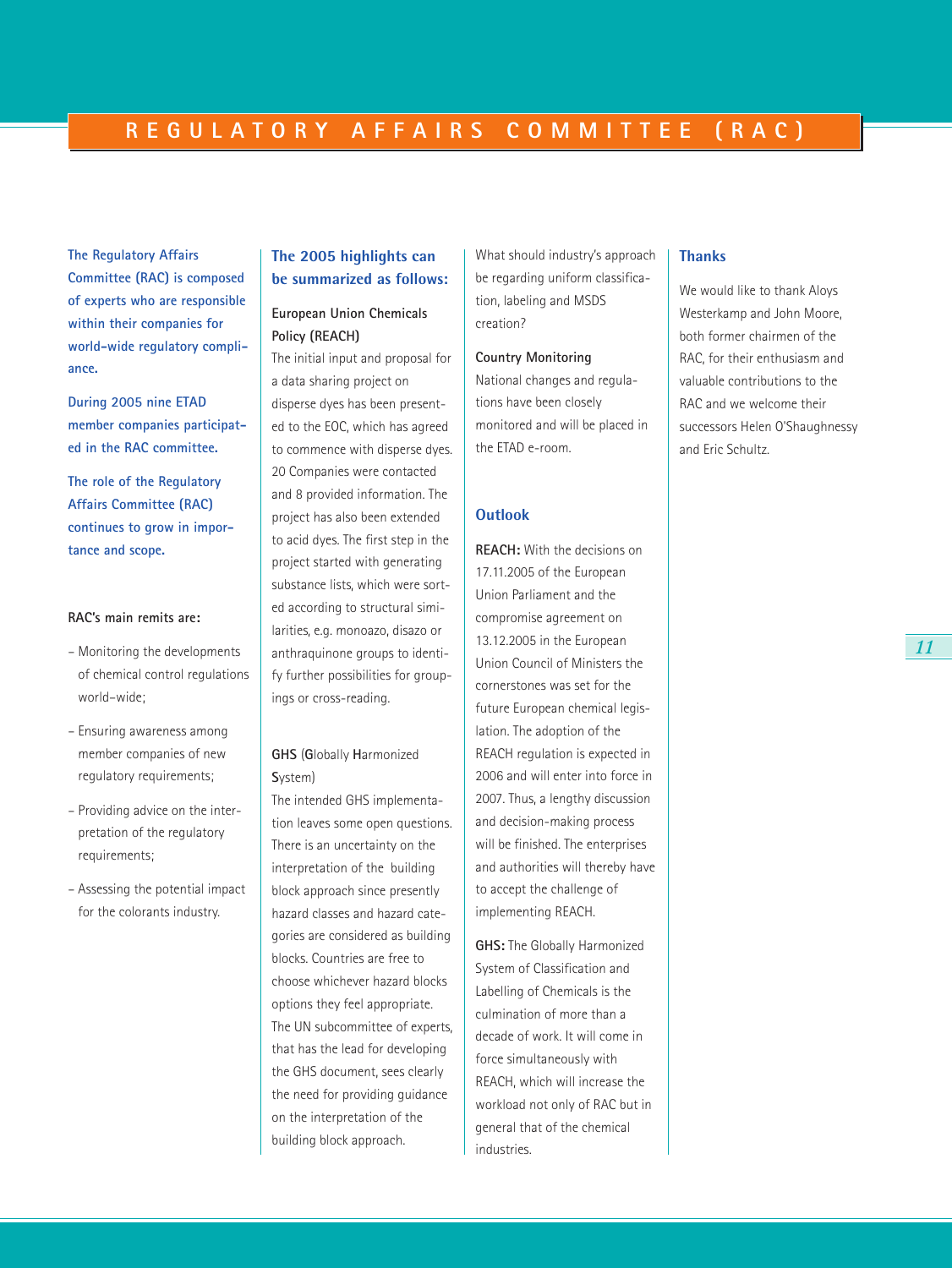### **JAPANESE OPERATING COMMITTEE (JOC)**

**During 2005, there were a few issues related to Japan's dyes and organic pigments industry sectors. Three major topics are highlighted which developed during last year and will continue to be discussed next year. They are described in brief as follows:**

### **1. ECO-Mark for fabrics made of the recycled PET fibres and its blends**

Continuous discussions were held between Japan Environment Association (JEA) and the related industrial associations, such as JOC, Japan Dyestuffs and Industrial Chemicals Association (JDICA) and Japan Textile Finishers Association (JTFA) about the idea of providing information in the explanatory section of the ECO-Mark standards about skin sensitizing properties of some dyes, which are not yet identified as allergens. This information is not a criterion for the ECO-Mark and allows the use in the ECO-Marked products. It is obvious that information of risks during the manufacture of chemicals is very useful. However, it has to be considered that this information is relatively old (more than 20 years), and covers a small number of study reports. In addition the lists of criteria in the standards are set as negative

lists, i.e. restriction of use. The new announcement of old reference information attached to the criteria may be misleading about the intentions, creating a public perception that this reference chemicals list should be regarded as a candidate for further restrictive steps, sooner or later.

The industry's approach to the JEA is to suggest this information should be kept within the organization only as reference information until enough information is available to come to a final decision.

### **2. Residual FBAs\* in recycled paper product for food packaging**

This is an issue for the paper manufacturing industries mainly and has limited consequences for the FBA manufacturers. The working groups formed among the authorities and concerned associations were set up to find solutions against this issue. The JDICA is committed to the working group as the representative of both JDICA and JOC. The use of paper products made from recycled fibres intended to come into contact with food is questioned, but currently is allowed if precautionary measures are taken in the production process, i.e. the system of collecting used

papers and the quality of recycled papers. The Food Safety law specifies no FBAs in its positive lists for such purpose of use, and therefore, detectable fluorescent effects caused by FBAs is not allowed in the food-related products with direct food contact. The current detection method, which extracts FBAs from not only surface layer but also all layers of paper products, is rather strict for food contact materials made from recovered fibres. The working groups will propose a more suitable method together with quality criteria for food packaging materials made from papers of recycled fibres.

### **3. Japan HPV Program**

An idea of the Japan HPV Program came up during the discussions for a revision of the Chemicals Law system of last year (2004). So far, collecting information for the existing chemicals is a duty of the authorities, but the limited resources for this purpose resulted in the number of reviews completed to lag far behind the number of reviews scheduled to be in compliance with the laws requirements. This new scheme has set an independent program from the law's requirements. The objectives of the program are to collect a set of minimum information on HPV chemicals as in the OECD HPV program.

The priority chemical list was issued at the end of the third quarter and covers eight chemicals (one FBA and seven pigments) of interest to the JOC/ETAD and JDICA. Two of these pigments have no available information and volunteers are invited to collect the necessary information. According to the latest information on the web site of the authorities some volunteers are now available for these two pigments, of which some ETAD members are committed to the program. The other programs such as OECD or US challenge program already assessed six of these eight chemicals. For more information, consult the official web site: http://www.meti.go.jp/ policy/chemical\_management/ 03kanri/g\_top.htm (Japanese only)

The JOC is a small ETAD working group and covers only the dyes sector. Commitment to the issues is sometimes difficult by limited resources available within JOC. Activities of JOC are always cooperative with the JDICA to solve the problem. The JOC express its thanks to the secretariat of JDICA for supporting its activities.

\* Fluorescent Brightening Agents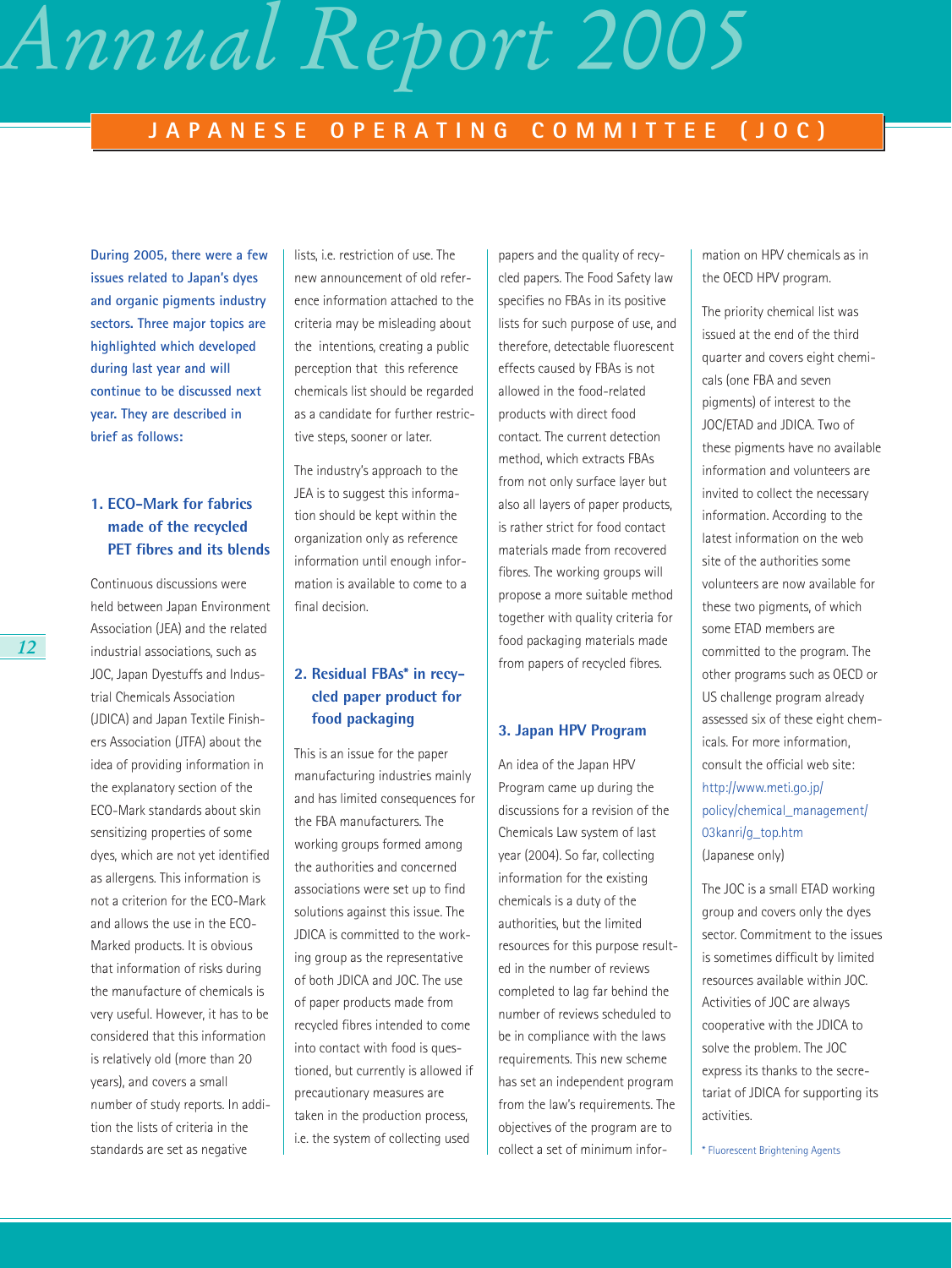### **ETAD NORTH AMERICA**

### **Introduction**

ETAD North America concentrated its focus in 2005 on core activities including the monitoring of regulatory developments in the U.S., Canada, and Mexico; advocating the industry's position to government authorities; coordinating testing program efforts; and addressing product stewardship needs.

### **Regulatory Developments in the United States**

The following regulatory developments in 2005 will have potential impact on the dye manufacturing industry:

– EPA's amendments to the TSCA Inventory Update Rule (IUR) will require manufacturers and importers to furnish exposure data, site-specific downstream processing and use information, separate reporting of production and import volumes, and reporting of inorganics. The reporting cycle will be extended from four to five years with the timing of the submission period eventually to be moved from the end of the calendar year to the beginning. A new partial exemption for specific chemicals of low current interest will require a written rationale. Reporting of processing and

use information will be restricted to domestic activities only. Some CBI changes (e.g. maintaining company name CBI) will require more substantiation. An ETAD North America task force assessed the new regulations and identified approaches that will facilitate members' preparation of their reports, which are due in late 2006;

– EPA is developing new area source standards under the Clean Air Act for individual hazardous air pollutant (HAP) emissions of < 10 tons/year or combined HAP emissions of < 25 tons/year. The category of "cyclic crudes and intermediates" includes dye manufacturing. ETAD North America met with the EPA program official and agreed to provide information about the decline in U.S. dye production and the processes involved to document that emissions of concern are not likely to be present and that control techniques are in place;

– The Occupational Safety and Health Administration (OSHA) clarified that its Hazard Communication Standard requires that chemicals that are sensitizers and components of a mixture, regardless of percentage amounts

present in the mixture, must be identified in the Material Safety Data Sheet for the product;

– The EU REACH legislation will be relevant to ETAD North America members because of the direct impact on suppliers outside the EU and potential to influence legislation in the U.S. and other countries.

### **Hazardous Waste Listing Rule**

The final hazardous waste listing rule for dyes and pigments manufacturing under the Resource Conservation and Recovery Act was published February 24, 2005. The final rule applies to nonwastewaters including wastewater treatment sludge, filter cakes, dust fines, and still bottoms from production of azo, triarylmethane, and anthraquinone dyes and pigments. The final rule excludes wastewaters.

The final rule reflects the successful culmination of a multi-year effort in which ETAD North America provided extensive technical information to EPA in opposition to the agency's initial proposals to establish an onerous regulatory regime. ETAD North America plans no further action because

the final rule uses a flexible regulatory approach that focuses on total quantities of the constituents of concern considered to present the greatest risk (i.e., aniline, o-anisidine, 4 chloroaniline, p-cresidine, 1,2 phenylenediamine, 1,3 phenylenediamine, and 2,4 dimethylaniline). Wastes containing less than specified mass loading thresholds (e.g. 9,300 kg/yr for aniline) are not listed as hazardous. Further, regulatory exemptions are granted for wastes either sent to landfill units meeting specific liner design standards or treated in approved combustion units. Accordingly, the final rule is expected to have no impact on ETAD North America manufacturers.

### **Chemical Testing**

The Stilbene Whitening Agents task force consisting of Ciba, Clariant, and Lanxess fulfilled its obligations under the voluntary phase of the High Production Volume Challenge by submitting its test plans and robust summaries to EPA for the categories of stilbene whitening agents and stilbene intermediates. This completes the submission but the group anticipates needing to address comments and questions from EPA and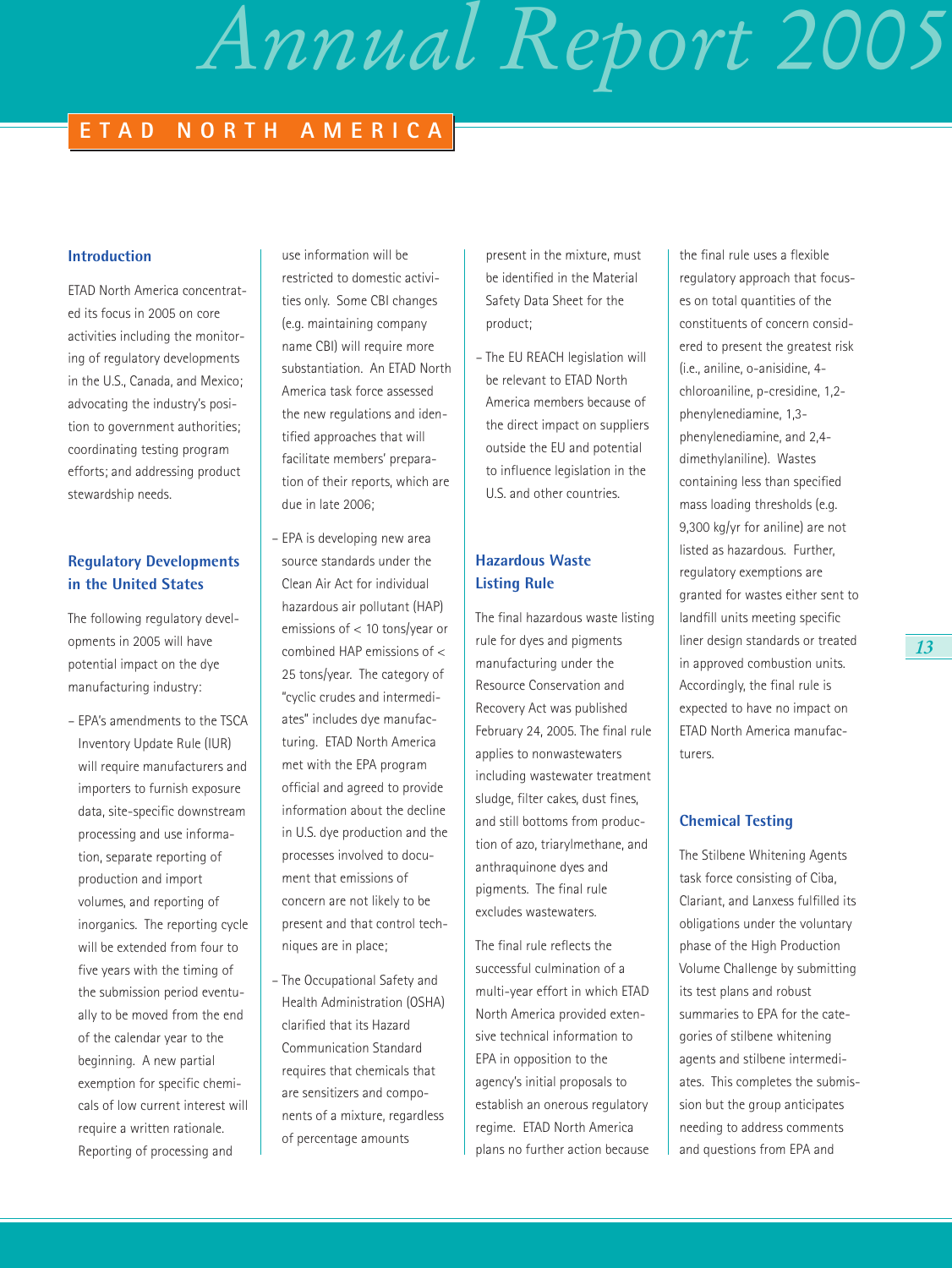### **ETAD NORTH AMERICA**

various NGOs. The task force may also decide to prepare submissions on additional optical brighteners under the Extended HPV program as explained below.

In March, the American Chemistry Council, Synthetic Organic Chemical Manufacturers Association, and Soaps and Detergents Association jointly announced the Extended High Production Volume (EHPV) Program in which they committed to making available exposure, health, and environmental information on about 500 "new" HPV chemicals based on the 2002 IUR reporting. ETAD North America's executive director is monitoring the new program by participating in chemical industry trade association meetings and maintaining contact with EPA's program staff. Members began to review the EHPV list and will consider forming consortia as needed.

ETAD North America continued to follow developments in various biomonitoring programs even though no dyes appear yet on any of the study priority lists. At issue is how to evaluate the results of biomonitoring and the implications of those results for the chemical industry in general. Industry wants to ensure that validated screening methods and a meaningful list of subject chemicals are used.

The members also followed progress in development of an endocrine disruptors test program. EPA has published an approach to selecting the first group of 50-100 chemicals for screening, based on potential for human exposure and multiple pathways, but has not yet defined what tests to use for screening.

### **Exposure**

An ETAD North America task force evaluated EPA exposure assessment case studies to develop trigger points and general guidance that could help dye manufacturers in a number of ways such as strengthening PMN applications, complying with IUR reporting requirements, responding to customer inquiries, educating authorities, coordinating responses to testing initiatives, and fulfilling product stewardship obligation.

ETAD North America members participated in the canvass balloting process sponsored by ACC to approve a proposed revision to the American National Standards Institute (ANSI) standard for hazardous industrial chemicals precautionary labeling. After initially voting to

reject the proposed revision because of a number concerns about the scope and content of certain sections, members agreed to vote for approval after reviewing the subsequent changes and explanations made in response to the ETAD comments.

### **Canada**

In August, ETAD North America submitted comments to Environment Canada to address the agency's approach to categorization and screening of the Domestic Substances List (DSL) based on predicted persistence (P), bioaccumulation (B), or inherent toxicity (iT). In the ETAD comments, which were prepared with the assistance of the Secretariat and members of the EOC, arguments were presented for using more appropriate models and scientific rationale for dyes. Supplemental experimental data on octanol solubility and melting points were submitted in October for selected disperse dyes. Canadian officials expect to publish the final categorization in September 2006.

In a related development, Environment Canada plans to requalify approximately 1100 substances on the DSL because of uncertainty about their commercial use during the years 1984 – 1986. ETAD North America members are working through Canada's Industry Coordinating Group to advocate that the authorities reconsider these plans.

### **Mexico**

No new regulatory developments or membership opportunities were noted in Mexico during 2005.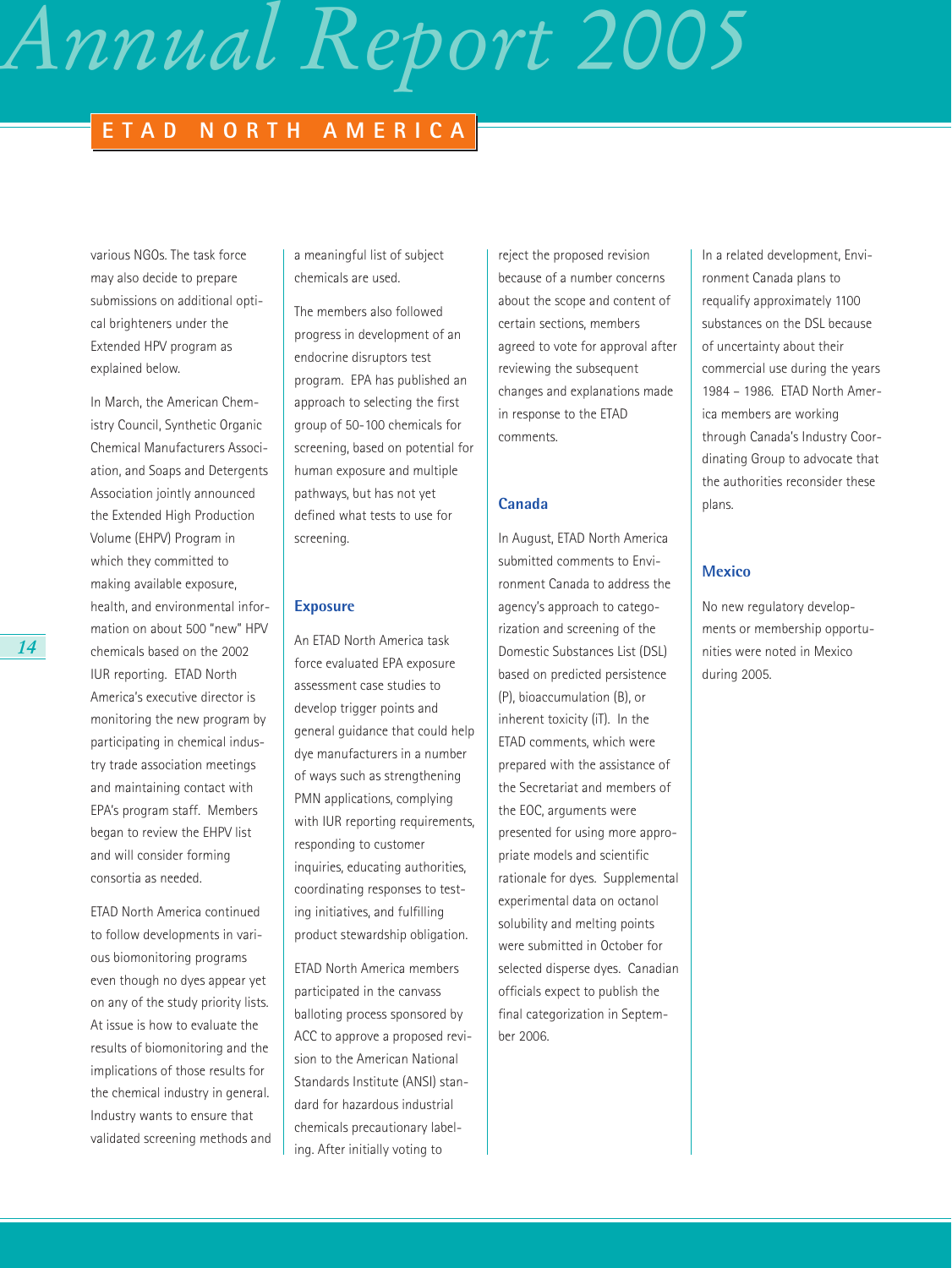### **BRAZILIAN OPERATING COMMITTEE (BROC)**

### **Textile Industry**

During 2005 the Textile Industry in Brazil was under strong pressure due to increasing imports of garments and fabrics from China. Especially in synthetic material the import growth was over 50% compared with the previous year. This development was somehow assisted by the favourable exchange rate evolution and an extraordinary strong local currency. Furthermore the local consumption of textile goods has decreased because of local high interest rates and lower purchasing power of the middle class population. Also the imports of textile dyes from China are on an upward trend and have a negative impact on the local production of dyestuffs. With regard to environmental issues substantial changes in legislation did not take place and the requirements do not differ from the previous year. The trend is of course to use processes which allow energy and process-water saving.

For 2006 a more positive occupation in the Textile Industry is expected. The main factors for this trend are reduced local interest rate, controlled imports of textile goods from China and a weakening trend of local currency.

### **Pigments**

During 2005 the Brazilian organic pigment industry has been strongly pushed by the low prices practised by brokers who commercialize products from India, Korea and mainly from China.

Unfortunately the revaluation of the local currency versus the US Dollar of 17% in 2005 was in favour of increased import quotas.

Furthermore, the industries which consume pigments are also affected by the import of products like offset inks and toys for example.

The replacement of certain heavy metal pigments by organic pigments continues to be practised mainly by those companies which have a commitment to the environment. This is done on their own initiative as the legislation in Brazil does not restrict the use of heavy metals.

*15*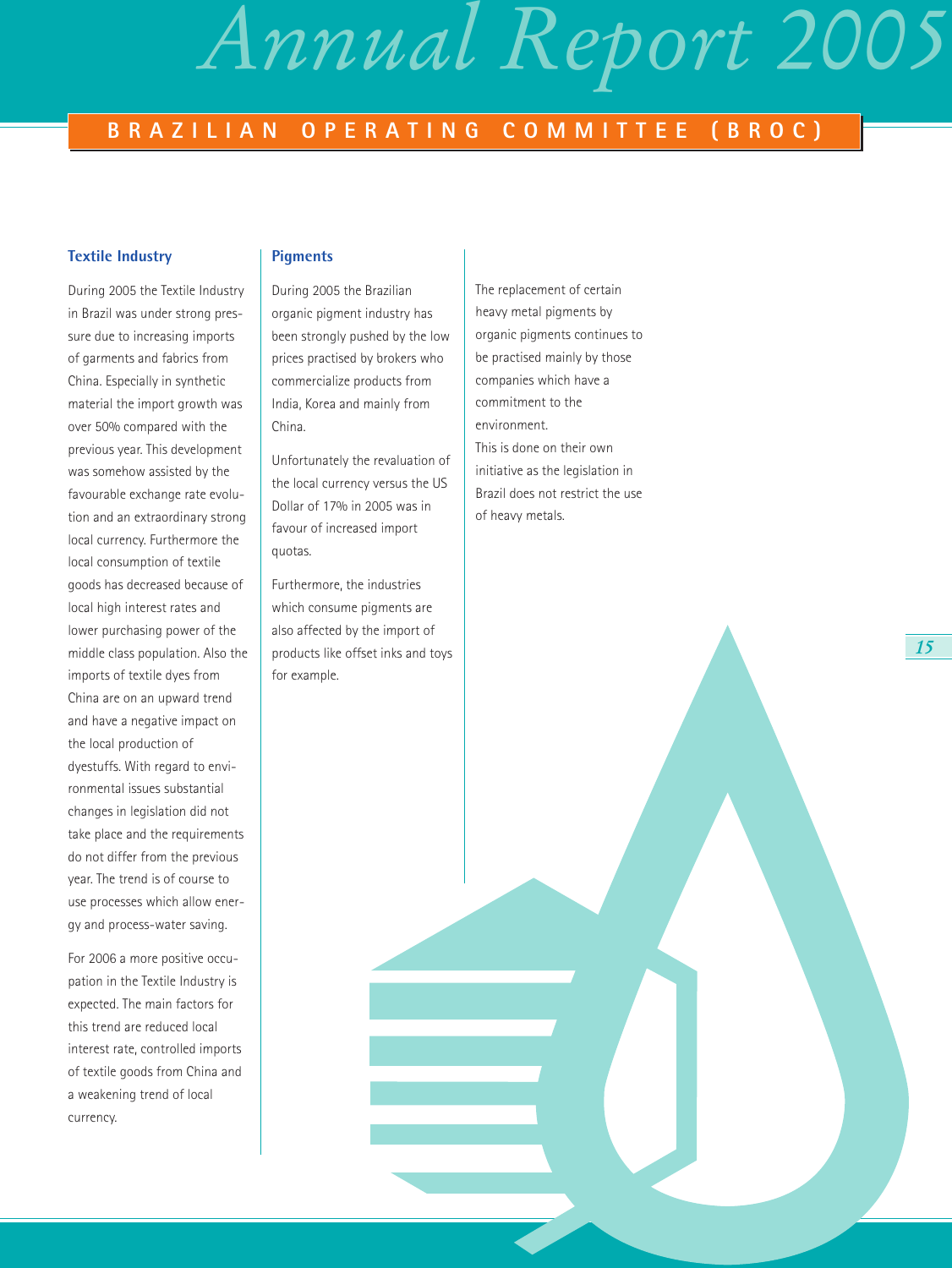### **CHINESE OPERATING COMMITTEE (CHOC)**

**The concept of the Chinese Operating Committee of ETAD was proposed in early 2005 right before the Interdye 2005 Shanghai. ChOC representatives were selected from member companies represented in the Board at that time, both from the dyes and organic pigments section. Steve Liu from SunChemical was appointed as the first Chairman of the ChOC.** 

During the Interdye 2005 in Shanghai in April 2005, ETAD representatives from the Board (Mr. Foster (SunChemical), Mr. Gronier (Francolor Pigments SA)), Mr. Hopman (Dystar) the Exec. Director (Dr. Motschi) and most of the proposed ChOC members attended the ETAD meeting with CDIA(China Dye Industry Association), which resulted in a very friendly and fruitful communication and cooperation between both of the associations. ETAD and CDIA will be a good complementary partners in the future cooperation. CDIA is fully committed to support ChOC in the future.

ChOC started the dialogue with CDIA on possible areas of cooperation right after the April meeting, and then CDIA had a brief introduction regarding ETAD in their own Board meeting in July 2005 to promote ETAD among the Chinese Dye and Organic Pigment manufacturers. Many Chinese manufacturers show interest in joining ETAD.



**From left to right: Dr. Herbert Motschi (Exec. Dir., ETAD), Shi Xianping (Vice Dir., CDIA), Liu Zhendong (Director, CDIA), Liu Hong Shan (Secretary-general, CDIA), Peng Youling (Deputy Secr.-General, CDIA)**



In October 2005, during the CDIA Organic Pigment Committee annual meeting, Steve Liu made a presentation regarding ETAD which was followed by a presentation on how REACH will impact the Chinese pigment manufacturers. Dr. Motschi and Mr. Gronier attended the meeting which was held in Zhuhai.

ChOC has reserved a stand with Interdye 2006 which is going to be in April 2006, in order to promote ETAD among the Chinese dye and organic pigment manufacturers. Meanwhile ChOC is working on the registration of the ETAD China Representative Office to enable ETAD to have a legal entry into China.

**From left to right: Zhao Qingxuan (Clariant), Nelson Pong (Toyo), Daniel Gronier (Francolor Pigments), Brian Zhang (Dystar), Dr. Erwin Stark (BASF), Chen Homing (Everlight), Steve Liu (Sun Chemical), Dr. Cai Lemin (BASF), Dr. Herbert Motschi (ETAD)**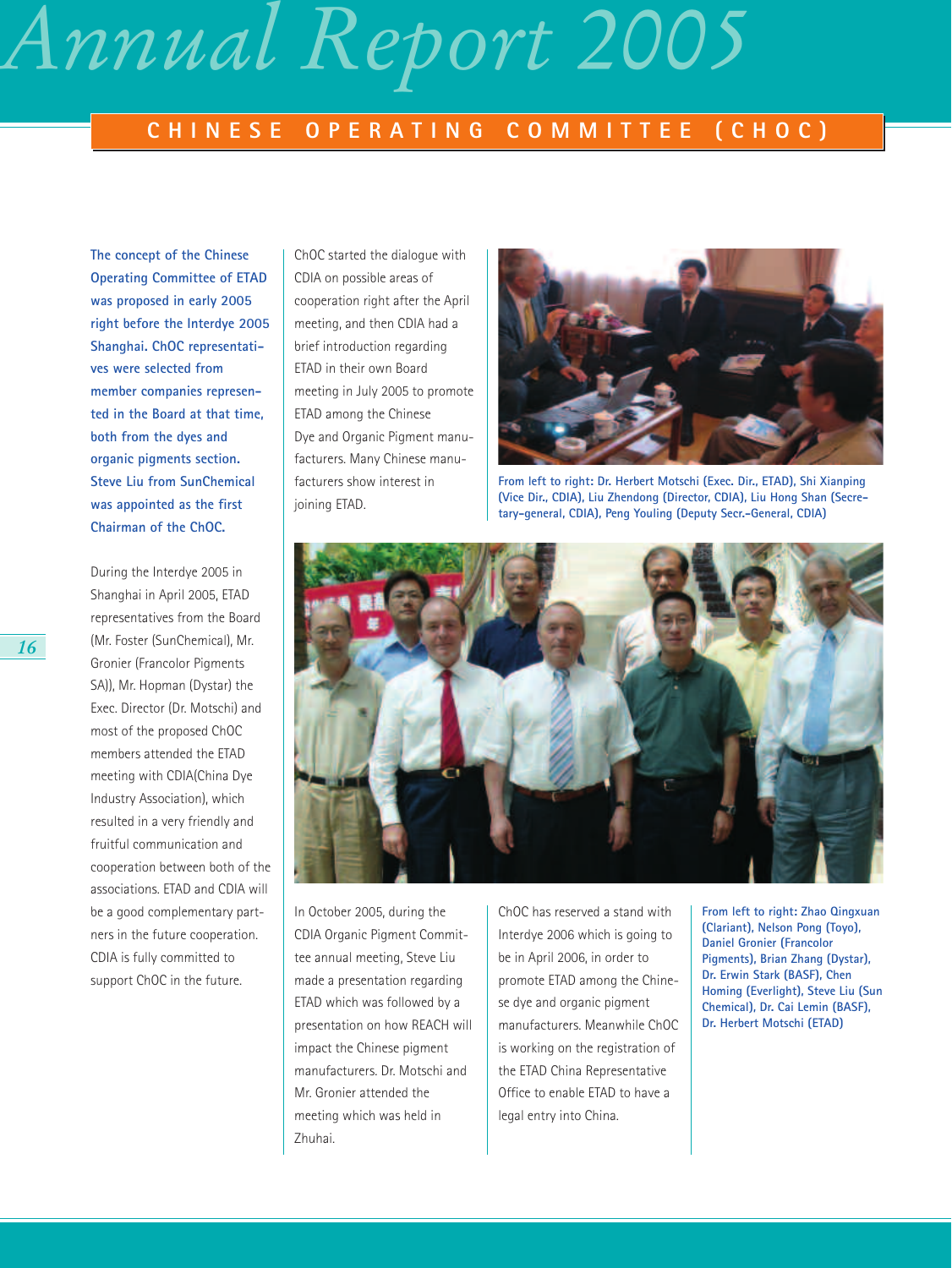### **Position Papers**

ETAD: EU Chemicals Policy and the colorants industry (October 2005)

ETAD: Diarylide pigments and the PBT/vPvB issue (December 2005)

ETAD North America: Comments on EPA's Proposed Amendments to the Toxic Substances Control Act Section 8 (a) Inventory Update Reporting Regulations (February 2005)

ETAD North America: Comments to Environment Canada on the Categorization and Screening of the Domestic Substances List (August 2005)

ETAD North America: Comments to the American Chemistry Council on the Proposed Revised ANSI Z129.1 American National Standard for Hazardous Industrial Chemicals – Precautionary Labeling (September 20, 2005)

ETAD North America: Comments to the World Bank Group on the Dye Manufacturing Chapter in the Existing Version of the Pollution Prevention and Abatement Handbook (December 2005)

### **Lectures**

Motschi, H.: ETAD's benefits for colourants industry. Presented at the first meeting with the CDIA, Shanghai, China, 27. April 2005

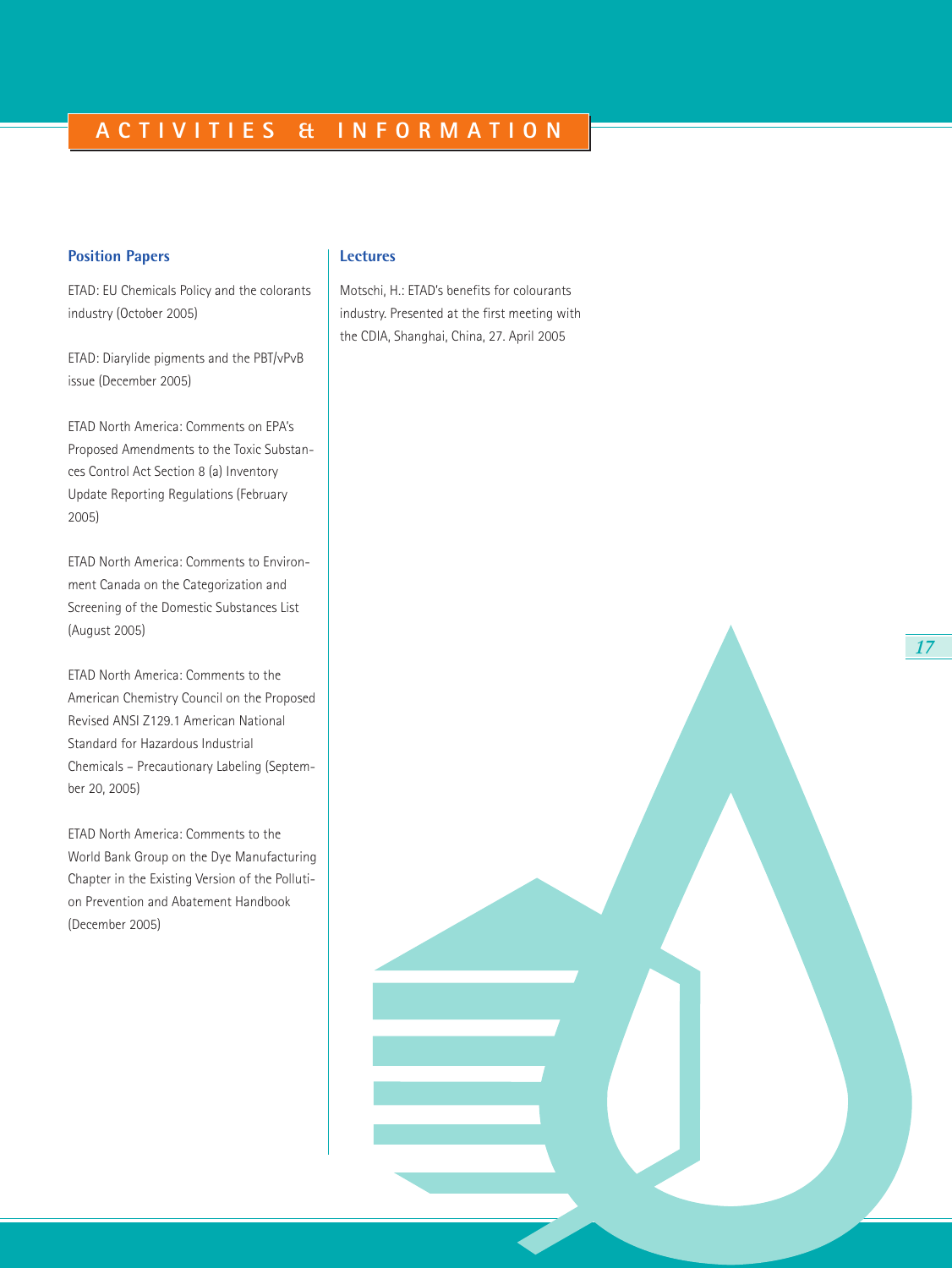### *General Information*

### **ORGANIZATION AND MEMBERS**

### **Board1) of Directors 2005/2006**

| President      | Dr. Erwin Stark       | <b>BASF Pigment GmbH</b>        |
|----------------|-----------------------|---------------------------------|
| Vice-President | Dr. Davor Bedekovic   | Ciba Specialty Chemicals Inc.   |
| Treasurer      | Mr. Stuart D. Foster  | Sun Chemical Pigments           |
|                |                       | International                   |
|                | Dr. Ilesh Bidd        | Fujifilm Imaging Colorants Ltd. |
|                | Mr. Daniel Gronier    | Francolor Pigments SA           |
|                | Dr. Ulrich Ott        | Clariant GmbH                   |
|                | Mr. Michael J. Smith* | Clariant Corp.                  |
|                | Mr. Yoshimi Yamada°   | Ciba Specialty Chemicals KK     |

### **Executive** Committee

Secretariat

POC

**JOC** 

**BROC** 

**IOC** 

EOC

**RAC** 

**ENA** 

CHOC

General Assembly

Board of **Directors** 

#### **Committee Members**<sup>2)</sup>

| European  | Dr. Bruno Büttler         | Ciba Specialty Chemicals Inc.  |
|-----------|---------------------------|--------------------------------|
| Operating | Mr. Mark Dohmen           | M. Dohmen GmbH                 |
| Committee | Mr. Henri Gardère         | Stahl International by         |
|           | Dr. Hans-Werner Schneider | Clariant (Schweiz) AG          |
|           | Dr. Elena Schramm         | BEZEMA AG                      |
|           | Dr. Rezzan Karaaslan      | Setas Kimya Sanayi A.S.        |
|           | Dr. Anette Weber          | DyStar Textilfarben GmbH & Co. |

**Pigments Operating Committee** 

| Dr. Karin Beck        | <b>BASF AG</b>                 |
|-----------------------|--------------------------------|
| Dr. Karl Brandt       | Heubach GmbH                   |
| Mr. Michael Cooper    | EC Pigments                    |
| Dr. Erwin Dietz       | Clariant GmbH                  |
| Mr. Marc Lanchec      | Francolor Pigments SA          |
| Dr. Simon Lawrence    | Ciba Specialty Chemicals Inc.  |
| Ms Jana Minarikova    | Synthesia, a.s.                |
| Mr. Robert Mott       | Sun Chemical Corp.             |
| Mr. Ralph J. Sørensen | SunChemical A/S                |
| Mr. Kikuo Tsuchiya    | Dainippon Ink & Chemicals Inc. |
| Mr. Frank Vermoortele | Cappelle pigments n.v.         |
| Mr Daniel Ymbernon    | Daicolorchem EU, S.A.          |

\* Representative of U.S. Operating Committee of ETAD

° Representative of Japanese Operating Committee of ETAD

<sup>1)</sup> The Board of Directors 2006/2007 will be elected at the General Assembly Meeting on May 19, 2006

2) These lists give current membership (i.e. January 2006)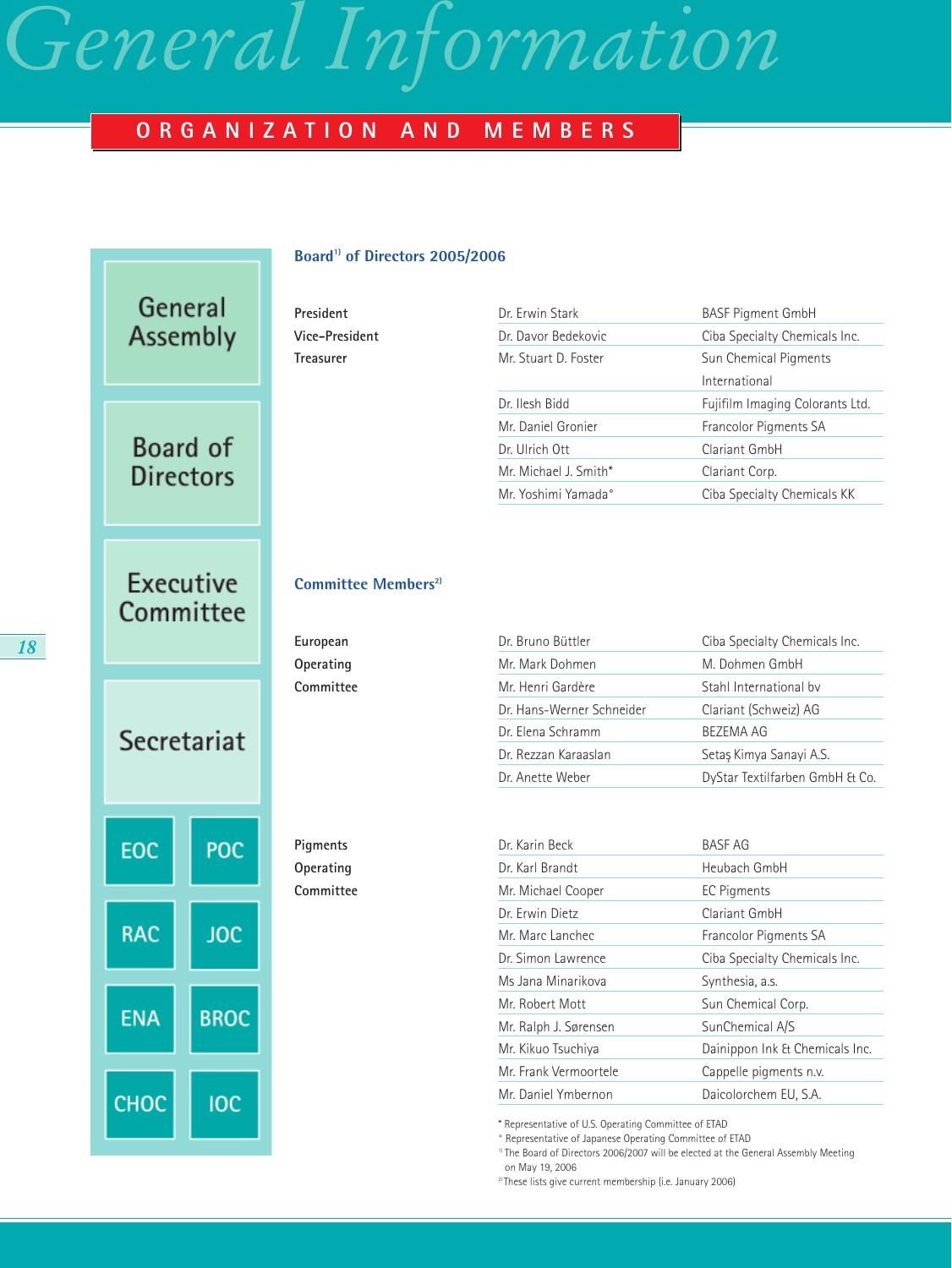| Regulatory | Mr. George Kaye            | Albion Colours Ltd.             |
|------------|----------------------------|---------------------------------|
| Affairs    | Dr. Bruno Kunz             | Clariant (Schweiz) AG           |
| Committee  | Mr. Mark L.H. Meesters     | Stahl International by          |
|            | Mrs. Helen H. O'Shaugnessy | Fujifilm Imaging Colorants Ltd. |
|            | Dr. Alois Püntener         | TFL France S.A.                 |
|            | Dr. Erich Schultz          | DyStar Textilfarben GmbH        |
|            | Mr. Michael Whitehead      | Ciba Specialty Chemicals Inc.   |

Dr. Detlev Wormsbächer Clariant GmbH

| Japanese  |
|-----------|
| Operating |
| Committee |

| Japanese  | Mr. Osamu Nishizawa    | Mitsubishi Chemicals Corporation |  |
|-----------|------------------------|----------------------------------|--|
| Operating | Mr. Toshio Hihara      | DyStar Japan Ltd.                |  |
| Committee | Mr. Genji Matsubara    | Clariant (Japan) K.K.            |  |
|           | Mr. Osamu Motegi       | Hodogaya Chemical Co. Ltd.       |  |
|           | Mr. Yoshimi Yamada     | Ciba Specialty Chemicals KK      |  |
|           | Mr. Satoru Wakai       | Nippon Kayaku Co. Ltd.           |  |
|           | Mr. Hidenobu Kobayashi | Bayer Ltd. Japan                 |  |
|           |                        |                                  |  |

| ETAD    | Mr. Raymond J. Carey      | Carey Industries, Inc.               |
|---------|---------------------------|--------------------------------------|
| North   | Dr. Joseph DaSilva        | DyStar L.P.                          |
| America | Mr. Scott Chen            | Everlight USA, Inc.                  |
|         | Ms. Carole Dixon          | Clariant Corporation                 |
|         | Mr. J. Thomas Dukes       | Ciba Specialty Chemicals Corporation |
|         | Ms. Sue Ann McAvoy        | Sensient Technical Colors            |
|         | Mrs. Susan Van Volkenburg | Lanxess Corporation                  |
|         | Mr. Peter Benn            | Tri-Tex Co., Inc.                    |
|         |                           |                                      |

| Brazilian |
|-----------|
| Operating |
| Committee |

| Brazilian | Mr. João Batista Cortez    | Clariant S.A.          |
|-----------|----------------------------|------------------------|
| Operating | Mr. Eide Paulo de Oliveira | Clariant S.A.          |
| Committee | Mr. Wolfgang H. Guderle    | DyStar Ltda.           |
|           | Mr. Mauro Henke            | DyStar Ltda.           |
|           | Mr. Adriano Padua Pinheiro | BASF S.A.              |
|           | Mr. Cesar Vieira Pinho     | CIBA-GEIGY QUIMICA S.A |
|           | Mr. Carlos Seta            | Bayer S.A.             |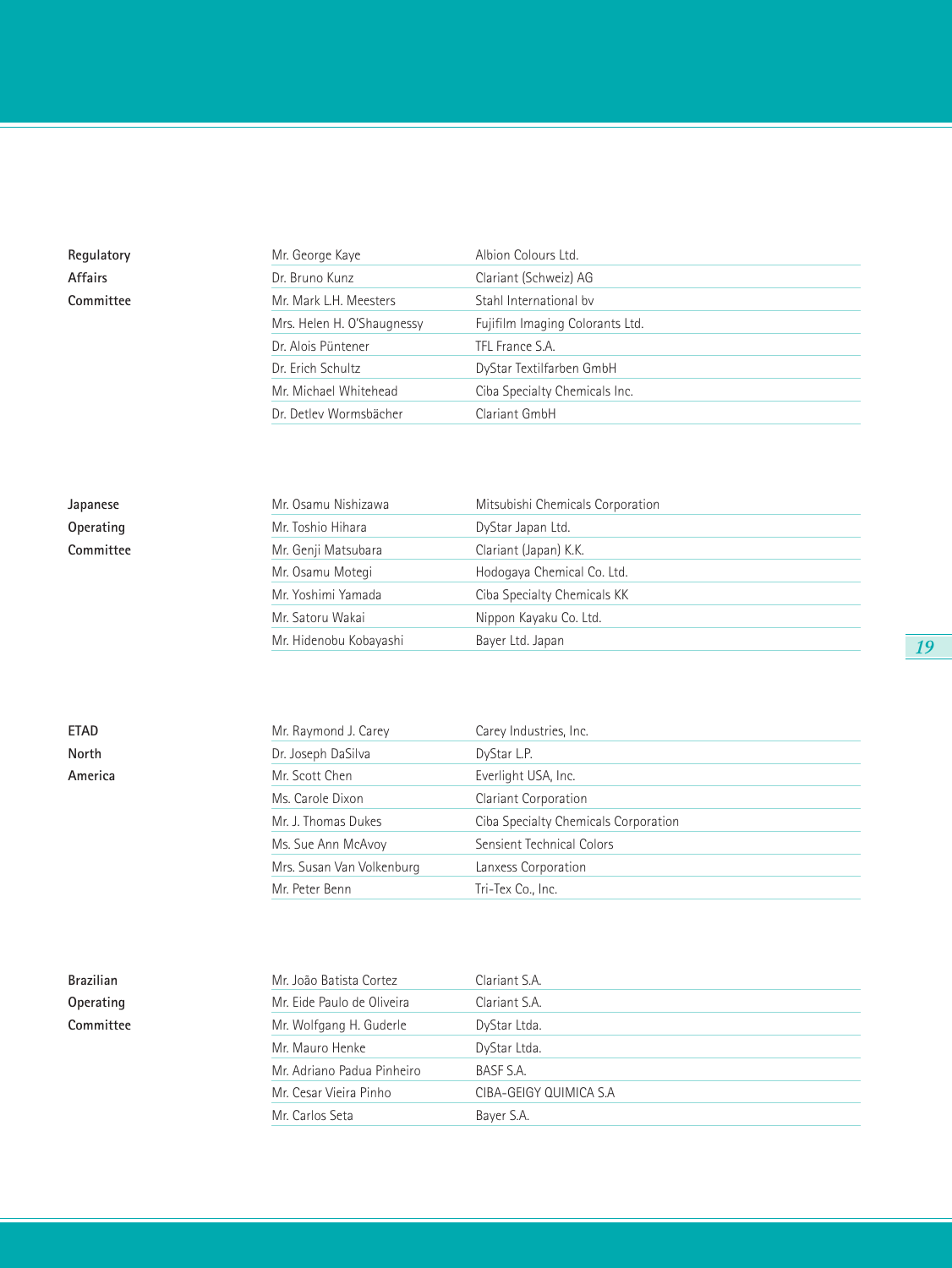# *General Information*

### **ORGANIZATION AND MEMBERS**

| Chinese   | Mr. Steve Liu            | Sun Chemical                                                 |
|-----------|--------------------------|--------------------------------------------------------------|
| Operating | Ms. Christine Cai        | Ciba Specialty Chemicals (China) Ltd                         |
| Committee | Mr. John Zhang           | Ciba Specialty Chemicals (China) Ltd.                        |
|           | Mr. Brian Zhang          | DyStar China Ltd.                                            |
|           | Mr. Nelson Pong Tit Kwan | Toyo Ink Asia Ltd.                                           |
|           | Mr. Zhao Qing Xuan       | Clariant (China) Ltd                                         |
|           | Mr. Yang Shujun          | Clariant (Tianjin) Ltd.                                      |
|           | Mr. Chen Ho-Ming         | Everlight International Warehousing Trading (China) Co. Ltd. |
|           | Dr. Cai Lemin            | BASF Auxiliary Chemicals Co., Ltd.                           |

| Indian    | Mr. Prakash R. Chaudhari | <b>BASF</b> |
|-----------|--------------------------|-------------|
| Operating | Mr. H. B. Dhuvad         | ATUL        |
| Committee | Dr. R. Dutt              | Heubach     |
|           | Mr. R. Y. Mani           | Clariant    |
|           | Dr. G. G. Patkar         | Colour-Chem |

| Basel         | Dr. Herbert Motschi      | Executive Director                                     |
|---------------|--------------------------|--------------------------------------------------------|
|               | Dr. Walther Hofherr      | Deputy Executive Director                              |
|               | Dr. Pierfrancesco Fois   | Chemist (Research and Documentation)                   |
|               | Mrs. Diana Colombo       | Administrative Assistant                               |
|               |                          |                                                        |
|               |                          |                                                        |
| Washington    | Dr. C. Tucker Helmes     | Executive Director of ETAD North America               |
|               | Ms. Lynne Jones Batshon  | Manager                                                |
|               |                          |                                                        |
| Legal Counsel | Mr. W. Richard Bidstrup  | Legal Counsel of ETAD North America, Cleary, Gottlieb, |
|               |                          | Steen & Hamilton                                       |
|               | Dr. Hans-Rudolf Uebersax | ETAD Legal Counsel                                     |
|               |                          |                                                        |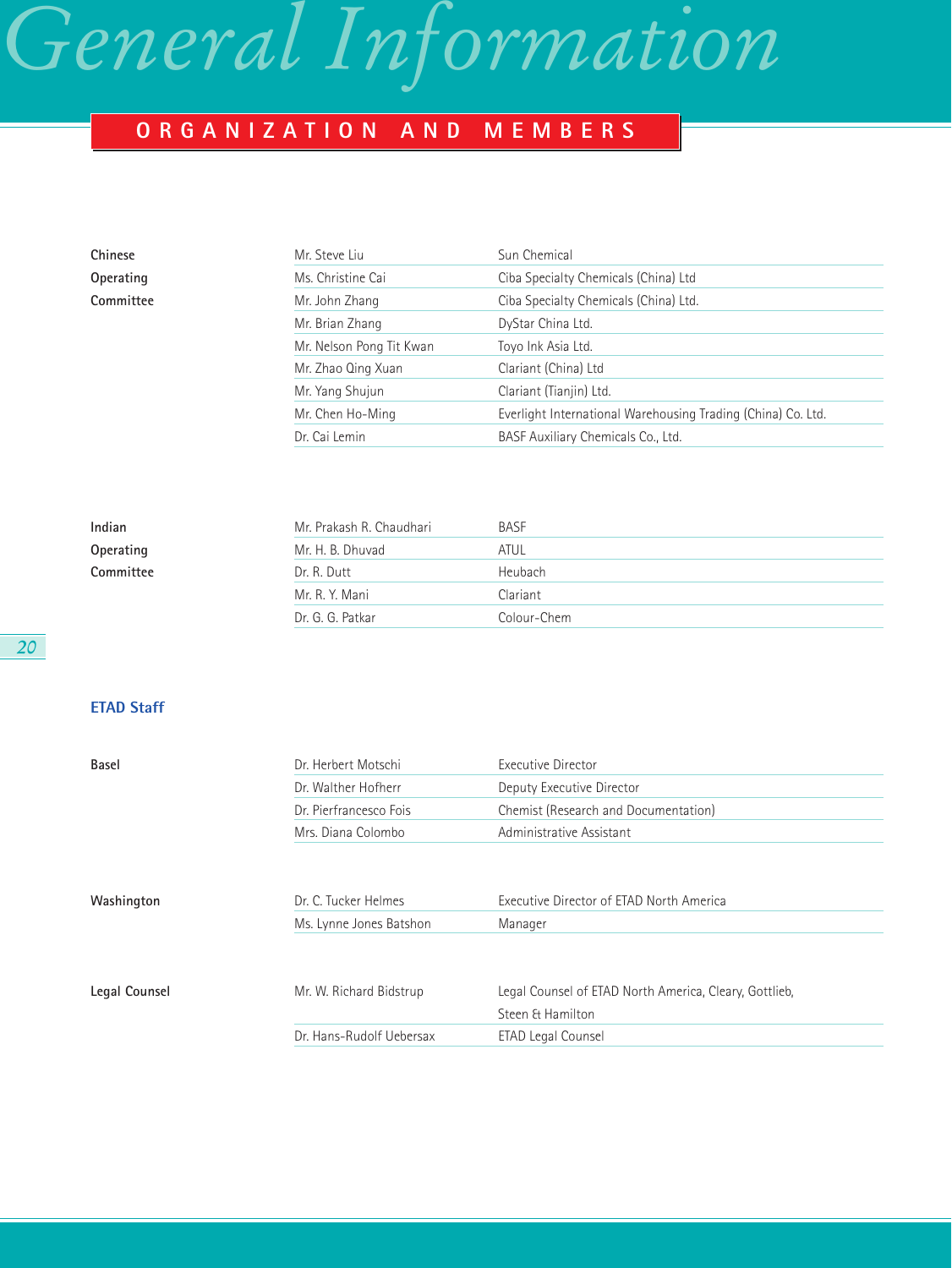### **Preamble**

The aim of ETAD is to minimize possible negative effects on health and the environment arising from manufacture and use of synthetic organic colorants and to ensure information on the best practicable protection is provided to the purchasers of these products.

To achieve this goal and to promote the image of a responsible and safety minded manufacturing industry, it is necessary that, in all aspects related to human and environmental safety, members be encouraged to adhere worldwide to a high ethical standard.

Therefore, at the proposal of the Board, the General Assembly of ETAD approves this Code of Ethics as a key policy of the Association. All ETAD member companies are obliged to comply with this Code of Ethics.

### **1. Principles of responsible care**

ETAD members are committed to support a continuing effort to improve the industry's responsible management of synthetic organic colorants. Members shall develop, produce and distribute products in a responsible manner which protects human health and the environment from unacceptable risks during manufacture, transport, use and disposal. Specifically, members shall implement a responsible care program in which the member undertakes to manage its business in accordance with the following principles:

- To recognize and respond to any community concerns about synthetic organic colorants and its manufacturing operations;
- To produce only synthetic organic colorants that can be manufactured, transported, used and disposed of safely;
- To make health, safety, employee training, quality assurance and environmental considerations a priority in planning for all products and processes;
- To provide employees, distributors and customers information on the health or environmental effects of synthetic organic colorants and recommend appropriate protective measures to ensure their safe use, transportation and disposal;
- To operate all facilities in a manner that protects the environment and the health and safety of employees and the public;
- To promote research on the health, safety and environmental effects of its products, processes and waste materials;
- To cooperate with public authorities in establishing well-founded environmental, safety and health regulations; and
- To promote these principles of responsible care to others who produce, handle, use, transport or dispose of synthetic organic colorants.

The responsible care program shall fulfil, but not be limited to, the specific obligations described under paragraphs  $2 - 5$  below.

### **2. Product Safety Policy**

It is the policy of ETAD members to take all reasonably practicable steps in order to ensure human and environmental safety in the use of the dyestuffs and organic pigments (synthetic organic colorants), manufactured or distributed by them. Members shall comply worldwide with all applicable laws and regulatory requirements dealing with the safety and the environmental impact of synthetic organic colorants.

ETAD recognizes that the legal requirements for hazard communication differ considerably in various regions where organic colorants are marketed. A primary objective of this Code of Ethics is to ensure that such differences do not deprive customers in countries with less stringent requirements of hazard information which is made available to their counterparts in countries with more comprehensive regulations.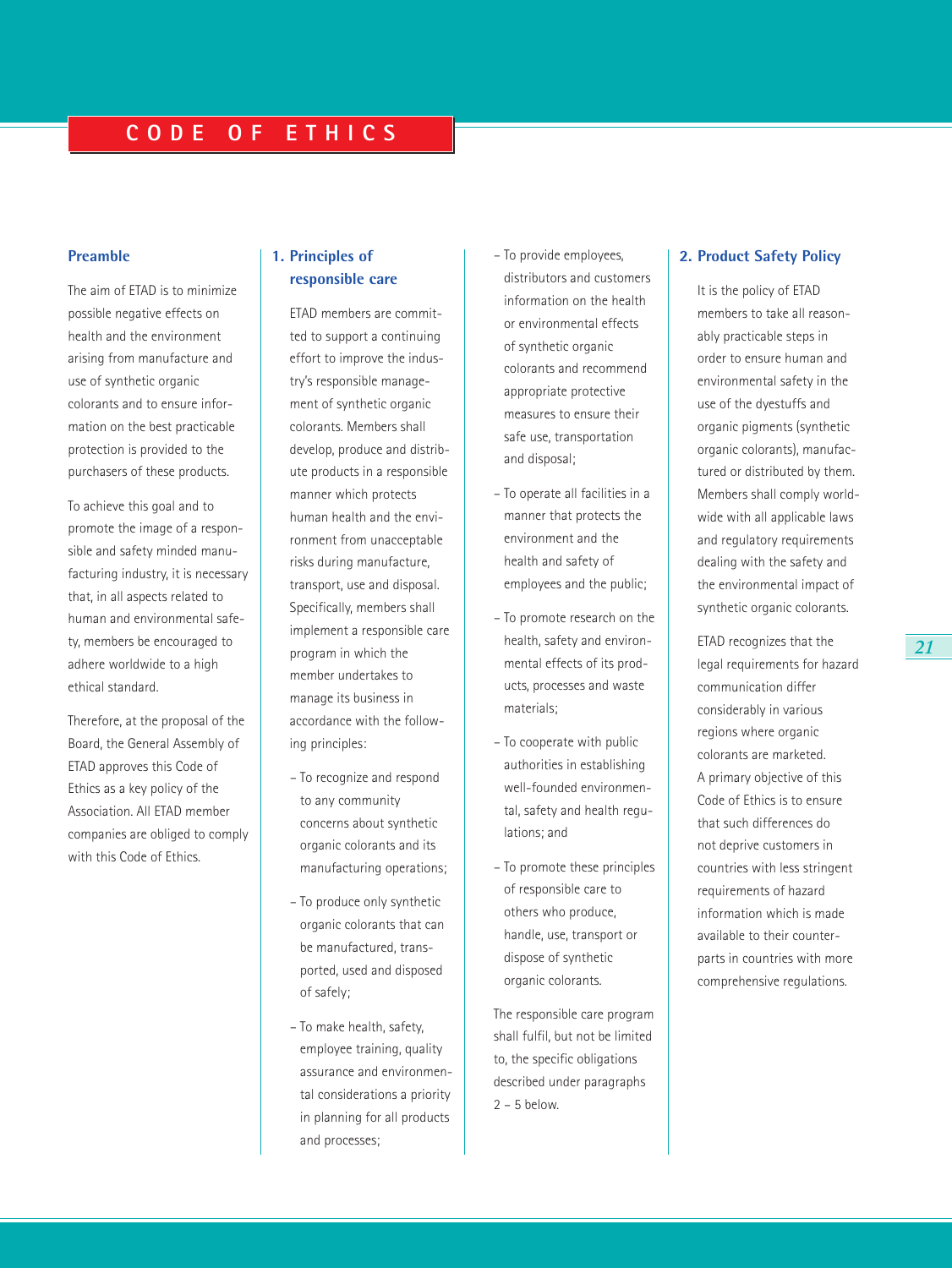# *General Information*

### **CODE OF ETHICS**

To achieve a common high standard of hazard communication ETAD members shall

- fully inform all customers about all known significant hazards;
- adopt policies to assure an equivalent level of hazard communication worldwide concerning their product.

### **3. Products Safety Information**

### **3.1. Safety Data Sheets**

Member companies shall ensure that for each of the synthetic organic colorants on their selling range, there is a safety data sheet with an appropriate information content and that it is supplied to all customers.

#### **3.2. Labelling**

The EU regulations provide an appropriate basis for classification and labelling of organic colorants.

Where the laws of the country the products are sold to require more stringent or mandate different labelling, the members shall adhere to such required or mandated labelling. In countries with less stringent requirements

the labelling shall be in accordance with the EU system or an equivalent consistent with the policy of achieving a uniformly high standard of hazard communication.

### **3.3. Education and Awareness Programs**

ETAD members shall endeavour to inform customers of the safe handling procedures best suited to the products involved.

### **4. Cessation of manufacture and sale of certain hazardous colorants**

The manufacture and sale of certain hazardous colorants by ETAD members is inconsistent with the high ethical standards expected of ETAD members, and the cessation of sale is a requirement of the Code of Ethics. These colorants are listed in Annex A to the Code of Ethics. Additions to Annex A may be made by the Board, but such additions will become binding only if they are approved by the next meeting of the General Assembly.

In view of the commitment to exposure controls in United States workplaces, as well as legal issues, the Board of Director's policy respecting dyes listed in Annex A shall not apply to ETAD members' sale or distribution of any such dyes in the United States for use in workplaces in the United States. In any such cases, the ETAD member shall obtain written assurance that appropriate exposure controls are in use prior to sale or distribution of dyes listed in Annex A.

### **5. Compliance**

Member companies shall comply with the Code of Ethics and shall make every effort to ensure that their subsidiaries do so.

#### **Annex A**

benzidine-based dyes

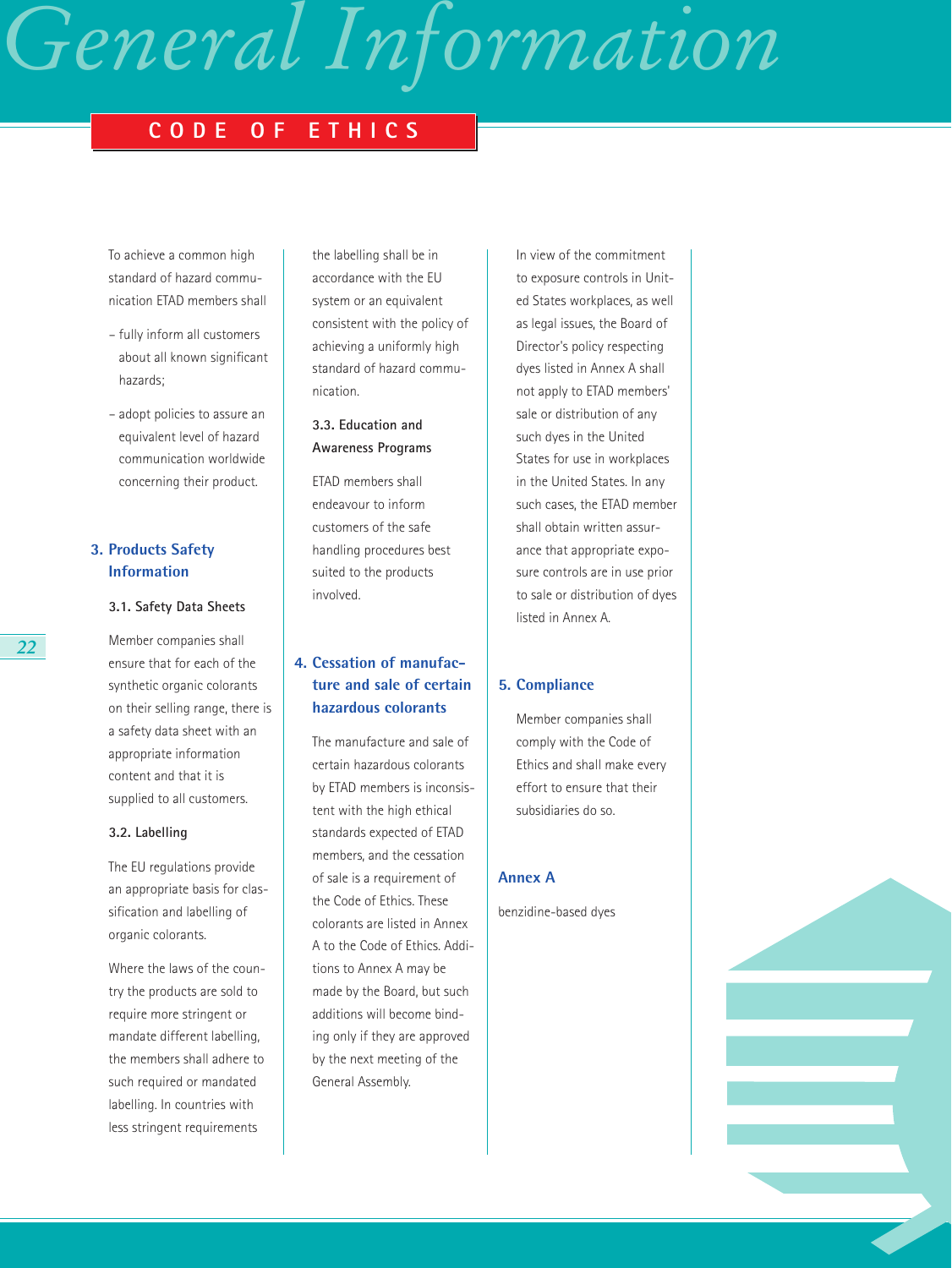#### **Recognition**

Recognised by regulatory authorities, customers, and the public as the authoritative source of information on health, safety, and environmental issues relating to organic colorants.

### **Representation**

Represents interests of members and customers to government authorities, the media, other industries, public interest groups, organised labour, academia, and research/testing/consulting organisations.

### **Harmonisation**

Advocates, where regulations are necessary, a harmonisation of the requirements, so that compliance costs are reduced.

#### **Code of Ethics**

Encourages members to adhere worldwide to a high ethical standard and promotes image of a responsible and safety-minded manufacturing industry.

### **Guidance**

Provides guidance to ETAD member companies on interpretation of new regulatory requirements and recommends specific measures to implement the ETAD Code of Ethics.

### **Education and training**

Develops and publishes education and training materials pertaining to organic colorants, e.g. for safe handling practices, product stewardship, and pollution prevention.

#### **Research and testing**

Cost-sharing of research and testing programs aimed at a better understanding of the health and environmental aspects of dyes and organic pigments.

### **Information**

Responds to inquiries about the colorants industry, provides information on topical issues and disseminates comments and position papers.

#### **Database**

Maintains and makes available to members a computerised database of literature pertaining to the health and environmental aspects of dyes.